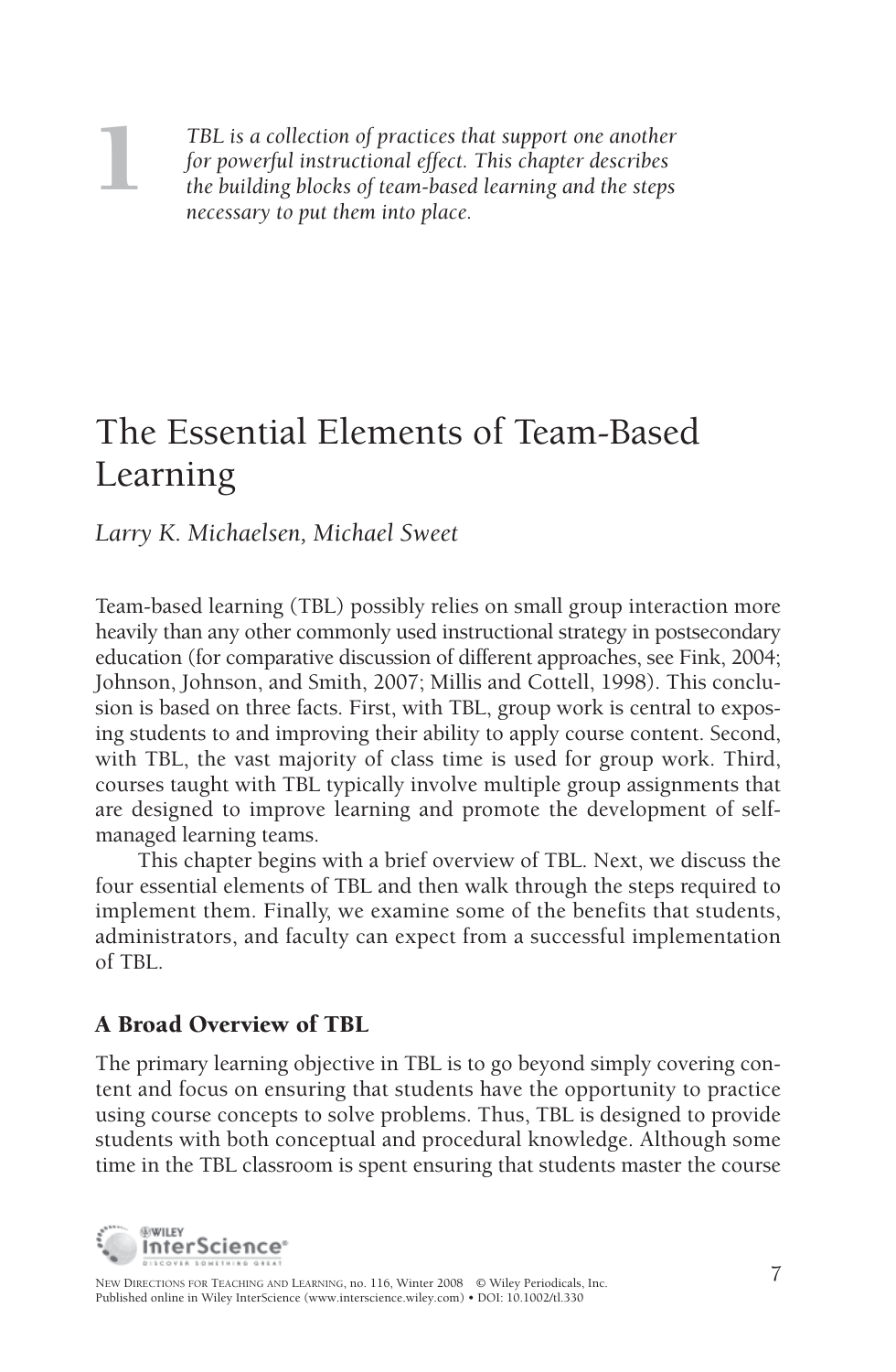content, the vast majority of class time is used for team assignments that focus on using course content to solve the kinds of problems that students are likely to face in the future. Figure 1.1 outlines generally how time in one unit of a TBL course is organized.

In a TBL course, students are strategically organized into permanent groups for the term, and the course content is organized into major units typically five to seven. Before any in-class content work, students must study assigned materials because each unit begins with the readiness assurance process (RAP). The RAP consists of a short test on the key ideas from the readings that students complete as individuals; then they take the same test again as a team, coming to consensus on team answers. Students receive immediate feedback on the team test and then have the opportunity to write evidence-based appeals if they feel they can make valid arguments for their answer to questions that they got wrong. The final step in the RAP is a lecture (usually very short and always very specific) to enable the instructor to clarify any misperceptions that become apparent during the team test and the appeals.

Once the RAP is completed, the remainder (and the majority) of the learning unit is spent on in-class activities and assignments that require students to practice using the course content.

### The Four Essential Elements of Team-Based Learning

Shifting from simply familiarizing students with course concepts to requiring that students use those concepts to solve problems is no small task. Making this shift requires changes in the roles of both instructor and students. The instructor's primary role shifts from dispensing information to designing and managing the overall instructional process, and the students' role shifts from being passive recipients of information to one of accepting responsibility for the initial exposure to the course content so that they will be prepared for the in-class teamwork.

Changes of this magnitude do not happen automatically and may even seem to be a dream rather than an achievable reality. They are, however, achievable when the four essential elements of TBL are successfully implemented:

- Groups. Groups must be properly formed and managed.
- Accountability. Students must be accountable for the quality of their individual and group work.
- Feedback. Students must receive frequent and timely feedback.
- Assignment design. Group assignments must promote both learning and team development.

When these four elements are implemented in a course, the stage is set for student groups to evolve into cohesive learning teams*.*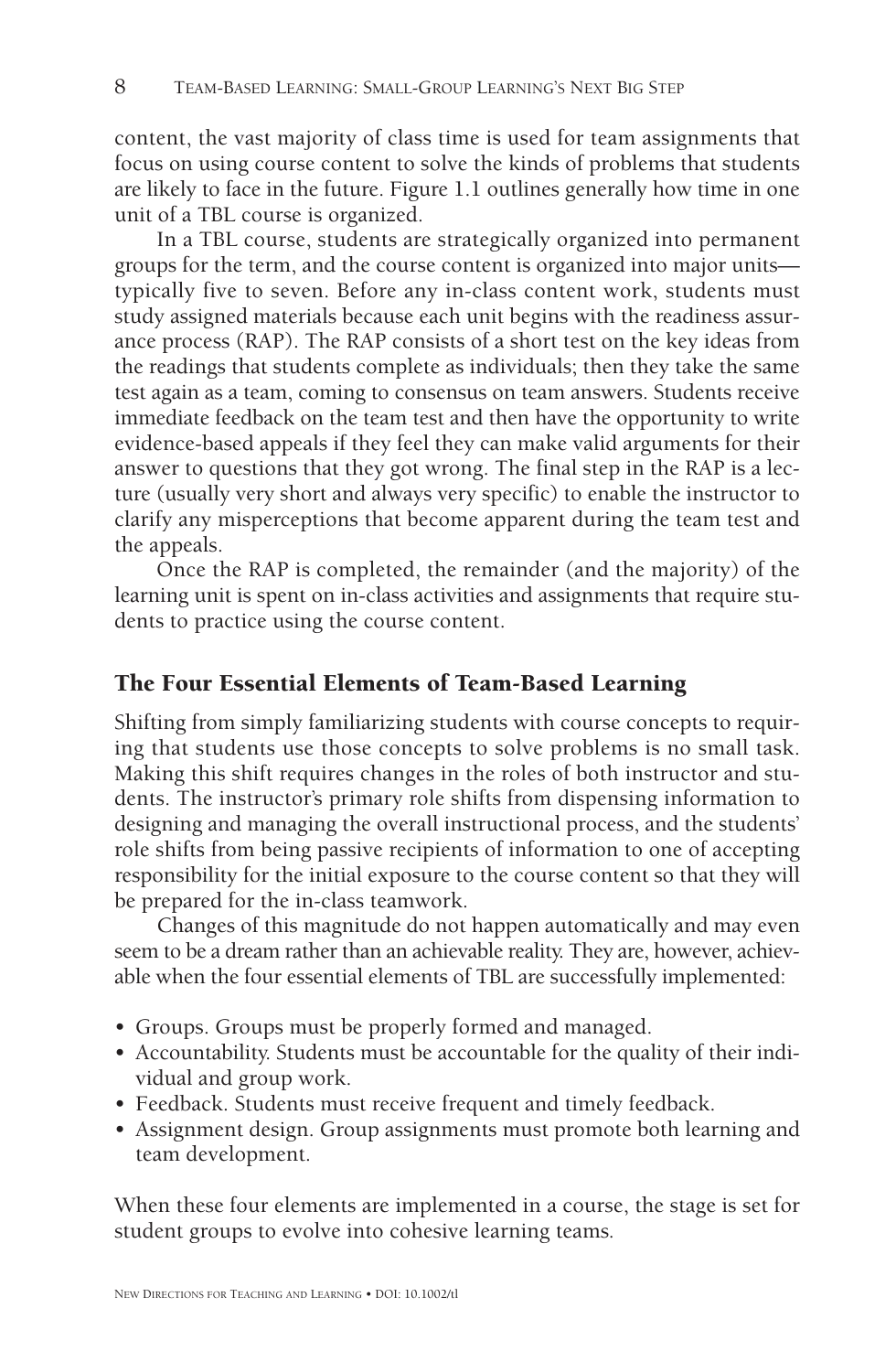

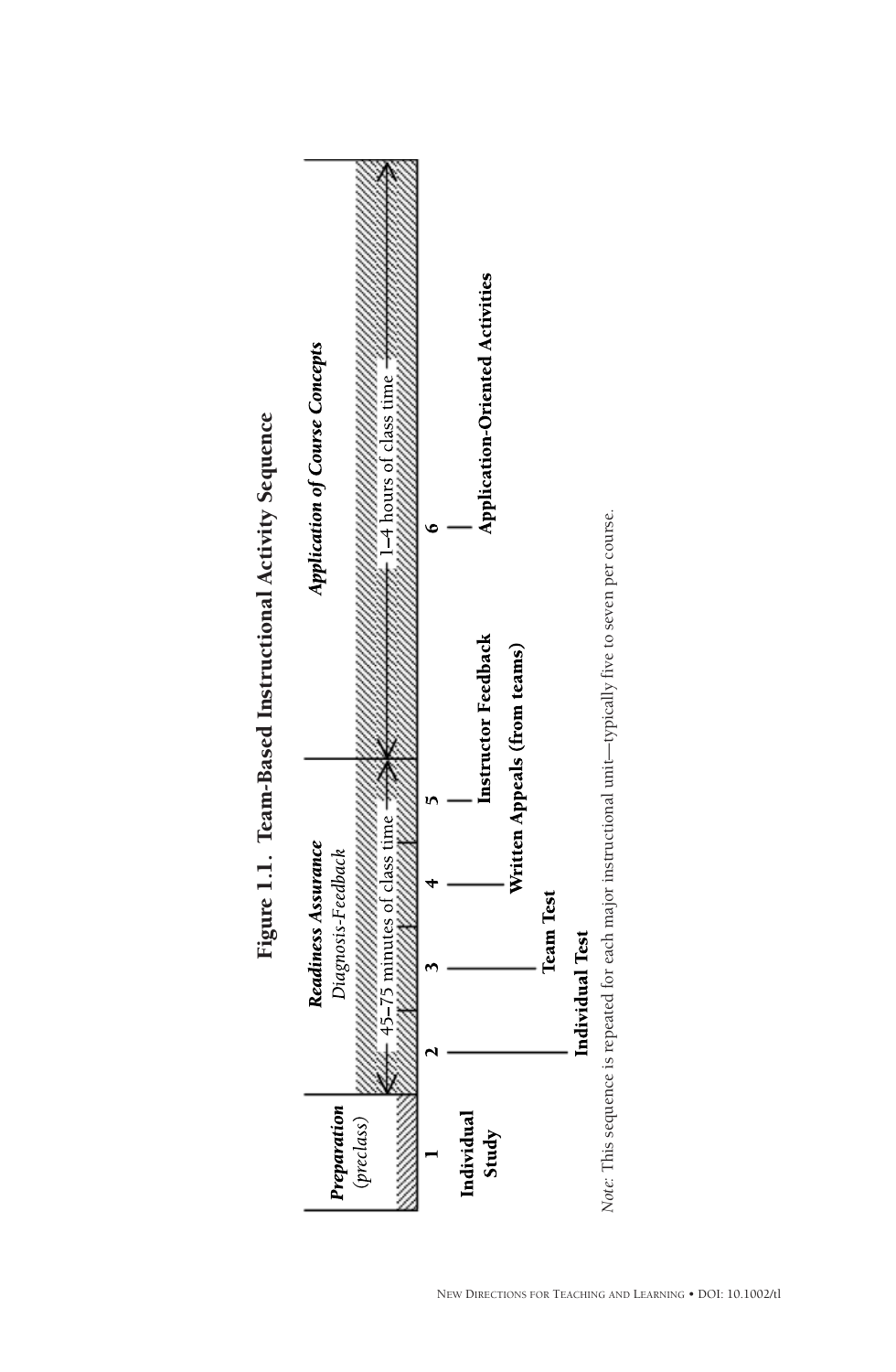Element 1: Properly Formed and Managed Groups. TBL requires that the instructor oversee the formation of the groups so that he or she can manage three important variables: ensuring that the groups have adequate resources to draw from in completing their assignments and approximately the same level of those resources across groups, avoiding membership coalitions that are likely to interfere with the development of group cohesiveness, and ensuring that groups have the opportunity to develop into learning teams.

*Distributing Member Resources.* In order for groups to function as effectively as possible, they should be as diverse as possible. Each group should contain a mix of student characteristics that might make the course easier or more difficult for a student to do well in the course (for example, previous course work or course-related practical experience) as well as demographic characteristics like gender and ethnicity. The goal here is to equip groups to succeed by populating them with members who will bring different perspectives to the task.

Findings in both group dynamics research (Brobeck and others, 2002) and educational research (Chan, Burtis, and Bereiter, 1997) illuminate the positive impact of diverse input in problem-solving discussions on both learning and performance. When group members bring many different perspectives to a task, their process of collaborative knowledge building in pursuit of consensus is powerful to watch. In addition, although member diversity initially inhibits both group processes and performance, it is likely to become an asset when members have worked together over time and under conditions that promote group cohesiveness (Watson, Kumar, and Michaelsen, 1993).

*Minimizing Barriers to Group Cohesiveness: Avoiding Coalitions.* Coalitions within a group are likely to threaten its overall development. In newly formed groups, either a previously established relationship between a subset of members in the group (such as a boyfriend and girlfriend or fraternity brothers) or the potential for a cohesive subgroup based on background factors such as nationality, culture, or native language is likely to burden a group with insideroutsider tension that can plague the group throughout the term. Because it is human nature to seek out similar others, allowing students free rein in forming their own groups practically ensures the existence of potentially disruptive subgroups (Fiechtner and Davis, 1985; Michaelsen and Black, 1994).

*Time.* Any group dynamics textbook will tell you that groups need time to develop into high-performing teams, regardless of whether you favor sequential or life cycle models (Tuckman, 1965; Tuckman and Jensen, 1977), cyclical models (Worchel, Wood, and Simpson, 1992), or adaptive or nonsequential models (McGrath, 1991). For this reason, students should stay in the same group for the entire course. Although even a single welldesigned group assignment usually produces a variety of positive outcomes, only when students work together over time can their groups become cohesive enough to evolve into self-managed and truly effective learning teams.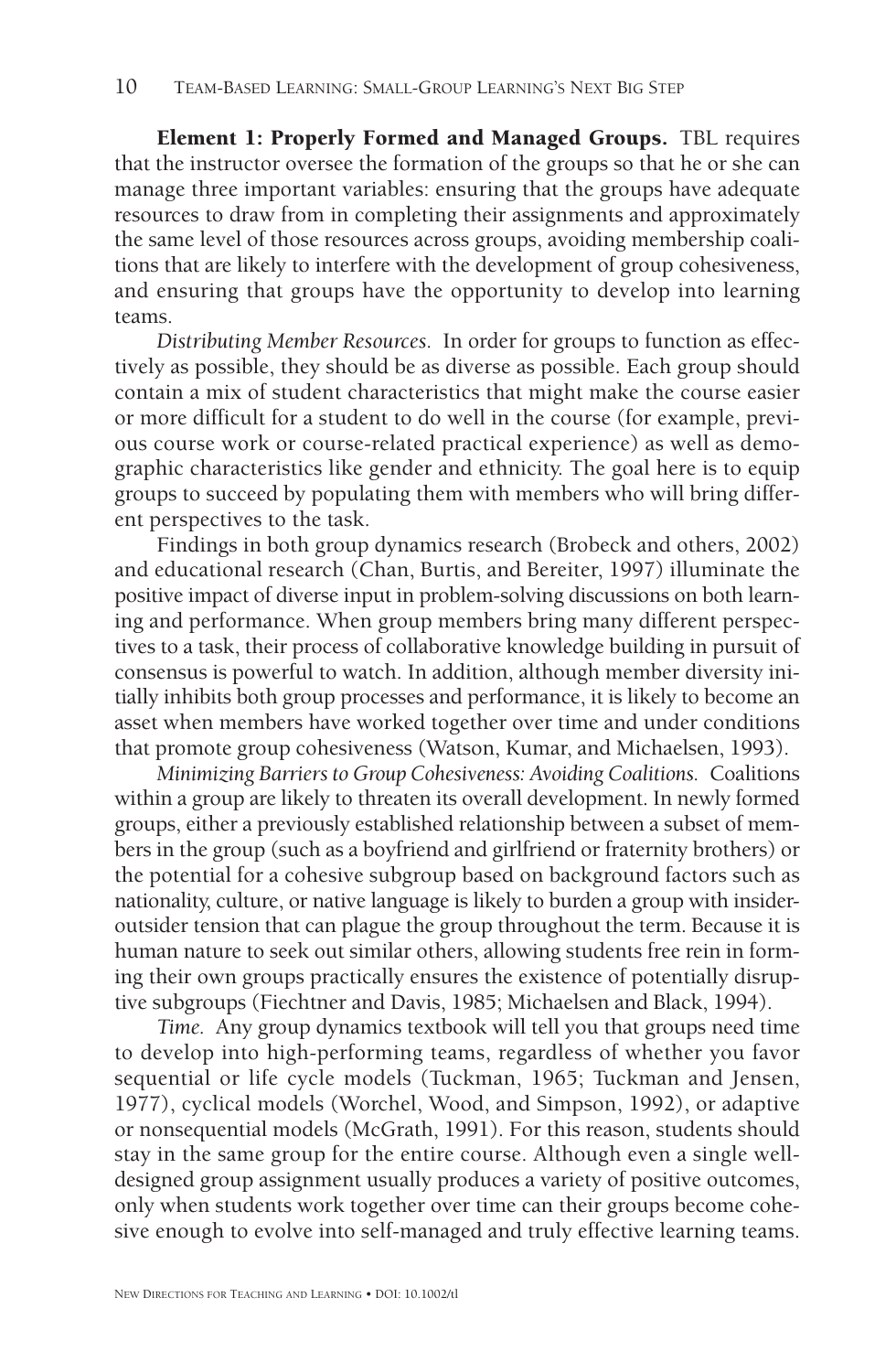Element 2: Student Accountability for Individual and Group Work. In lecture classes, there is no need for students to be accountable to anyone other than the instructor. By contrast, TBL requires students to be accountable to both the instructor and their teammates for the quality and quantity of their individual work. Furthermore, teams must accountable for the quality and quantity of their work as a unit. (For a review of the effects of accountability on an array of social judgments and choices, see Lerner and Tetlock, 1999.)

*Accountability for Individual Preclass Preparation.* Lack of preparation places clear limits on both individual learning and team development. If several members of a team come unprepared to contribute to a complex group task, then the team as a whole is far less likely to succeed at that task, cheating its members of the learning that the task was designed to stimulate. No amount of discussion can overcome absolute ignorance. Furthermore, lack of preparation also hinders the development of cohesiveness because those who do make the effort to be prepared will resent having to carry their peers. As a result, the effective use of learning groups clearly requires that individual students be made accountable for class preparation.

*Accountability for Contributing to The Team.* The next step is ensuring that members contribute time and effort to group work. In order to accurately assess members' contributions to the success of their teams, it is imperative that instructors involve the students themselves in a peer assessment process. That is, members should be given the opportunity to evaluate one another's contributions to the activities of the team. Contributions to the team include activities such as individual preparation for teamwork, reliable class attendance, attendance at team meetings that may have occurred outside class, positive contributions to team discussions, and valuing and encouraging contributions from fellow team members. Peer assessment is essential because team members are typically the only ones who have enough information to evaluate one another's contributions accurately.

*Accountability for High-Quality Team Performance.* The third significant factor in ensuring accountability is developing an effective means to assess team performance. There are two keys to effectively assessing teams. One is using assignments that require teams to create a product that can be readily compared across teams and with "expert" opinions, and the other is using procedures to ensure that such comparisons occur frequently and in a timely manner.

Element 3: Frequent Immediate Student Feedback. Immediate feedback is the primary instructional lever in TBL for two very different reasons. First, feedback is essential to content learning and retention—a notion that not only makes intuitive sense but is also well documented in educational research literature (Bruning, Schraw, and Ronning, 1994; Kulik and Kulik, 1988; Hattie and Timperley, 2007). Second, immediate feedback has tremendous impact on group development (for a review, see Birmingham and McCord, 2004).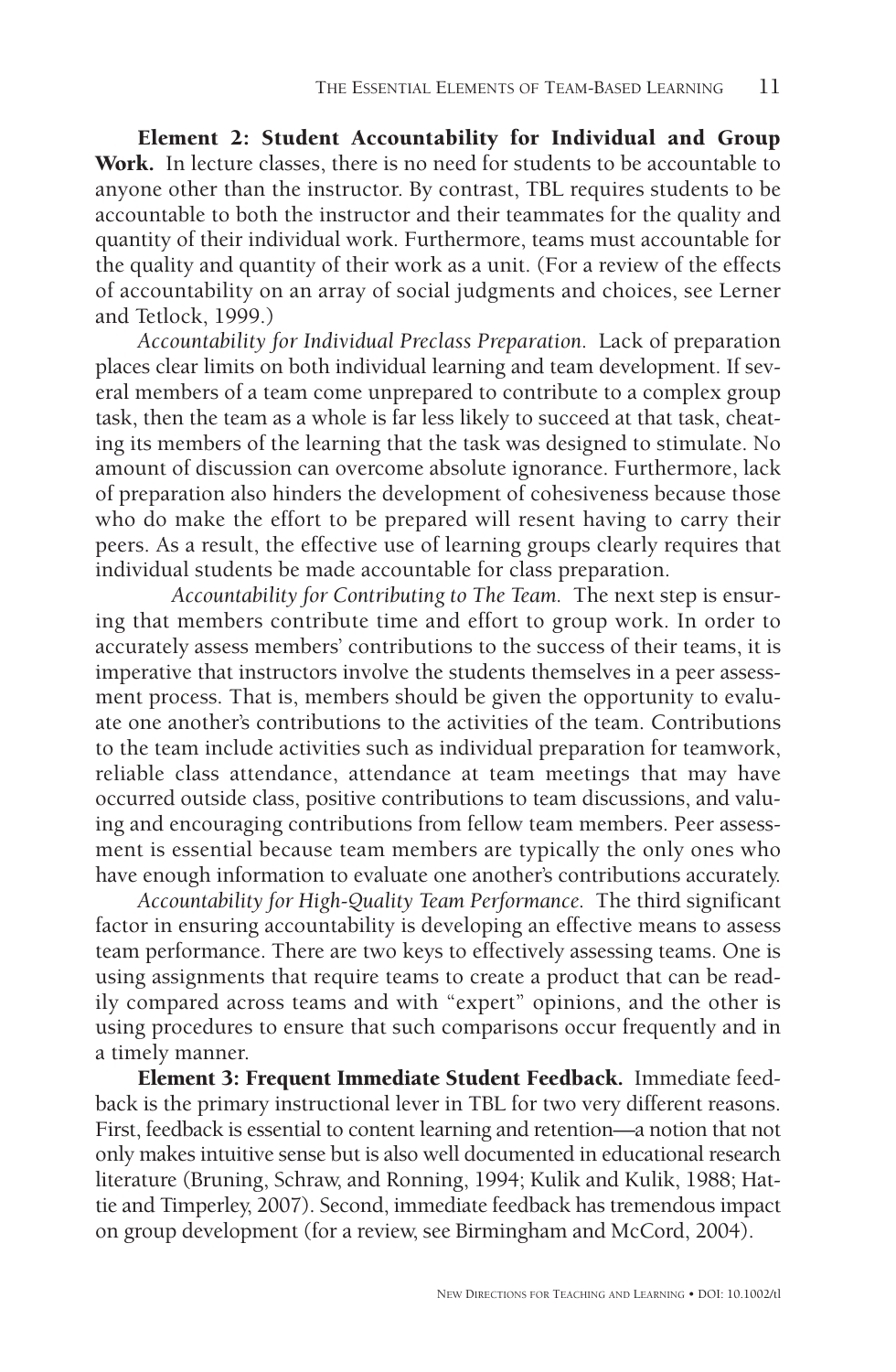Element 4: Assignments That Promote Both Learning and Team Development. The most fundamental aspect of designing team assignments that promote both learning and team development is ensuring that they truly require group interaction. In most cases, team assignments generate a high level of interaction if they require teams to use course concepts to make decisions that involve a complex set of issues and enable teams to report their decisions in a simple form. When assignments emphasize making decisions, most students choose to complete the task by engaging each other in a give-and-take content-related discussion. By contrast, assignments that involve producing complex output such as a lengthy document often limit both learning and team development because they typically inhibit intrateam discussions in two ways. First, discussions are likely to be much shorter because students are likely to feel an urgency to create the product that is to be graded. Second, instead of focusing on content-related issues, they are likely to center on how to divide up the work. Thus, complex product outputs such as a lengthy document seldom contribute to team development because they are likely to have been created by individual members working alone on their part of the overall project.

Summary. By adhering to the four essential elements of TBL—careful design of groups, accountability, feedback, and assignments—teachers create a context that promotes the quantity and quality of interaction required to transform groups into highly effective learning teams. Appropriately forming the teams puts them on equal footing and greatly reduces the possibility of mistrust from preexisting relationships between a subset of team members. Holding students accountable for preparation and attendance motivates team members to behave in prosocial ways that build cohesiveness and foster trust. Using RAPs and other assignments to provide ongoing and timely feedback on both individual and team performance enables teams to develop confidence in their ability to capture the intellectual resources of all their members. Assignments that promote both learning and team development motivate members to challenge others' ideas for the good of the team. Also, over time, students' confidence in their teams grows to the point that they are willing and able to tackle difficult assignments with little or no external help.

## Implementing Team-Based Learning

Effectively using TBL typically requires redesigning a course from beginning to end, and the redesign process should begin well before the start of the school term. The process involves making decisions about and designing activities at four different times: before class begins, the first day of class, each major unit of instruction, and near the end of the course. In this section, we discuss the practical steps a TBL instructor takes at each of these points, but for a treatment that is even detailed and practical, we direct readers to Michaelsen, Knight, and Fink (2004).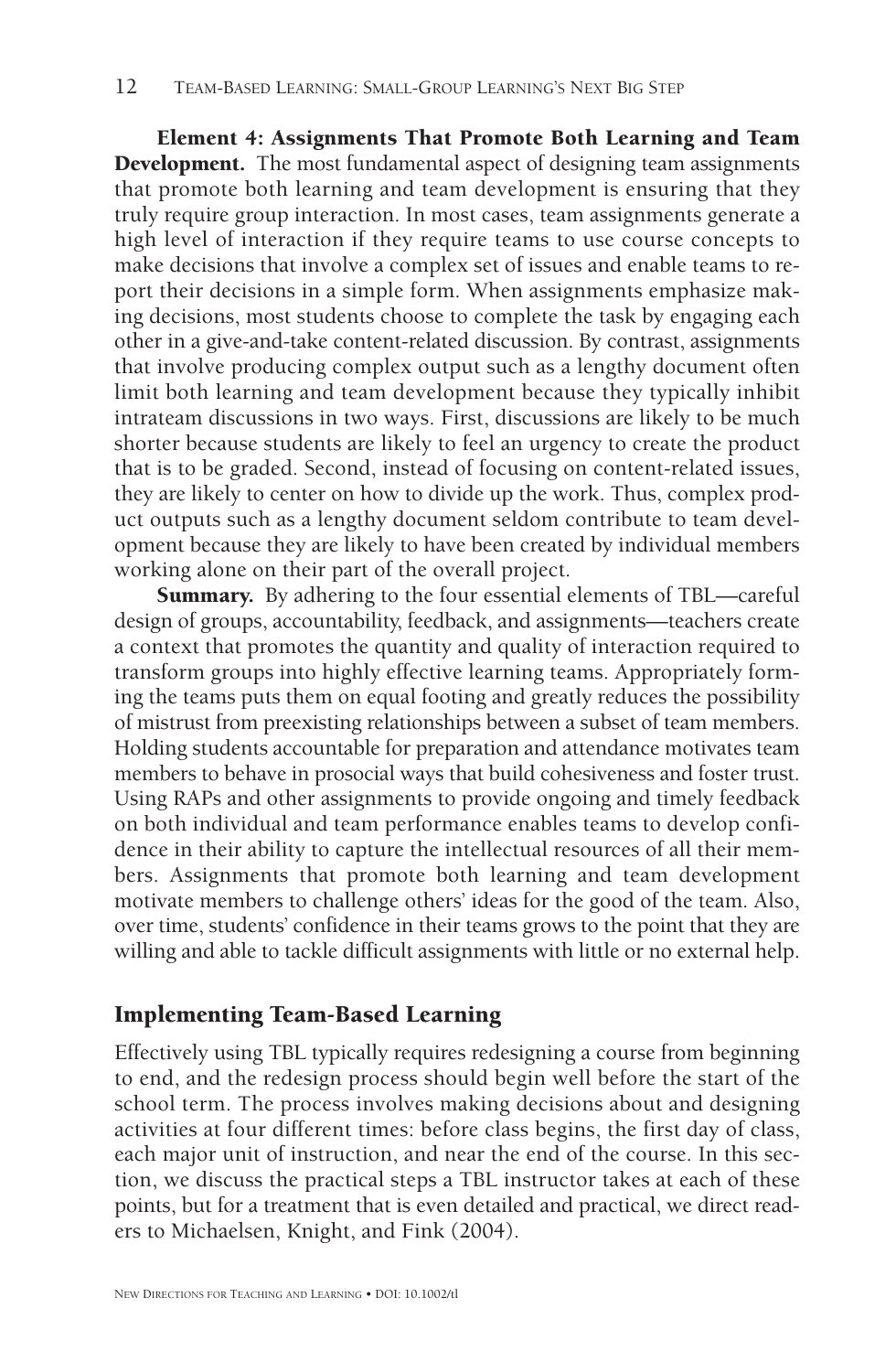Before Class Begins. Traditional education, particularly in undergraduate programs, has tended to separate knowledge acquisition from knowledge application both between and within courses. In a typical biology course, for example, students listen to lectures through which they are expected to absorb a great deal of knowledge that they will then later be asked to put to use in a biology lab. In fact, even within higher-level courses, students often spend much of the term absorbing knowledge that they do not put to use until a project that is due just prior to the final exam.

TBL uses a fundamentally different knowledge acquisition and knowledge application model. With TBL, students repeat the knowledge acquisition and knowledge application cycle several times within each individual course. They individually study the course content, discuss it with their peers and the instructor, and immediately apply it in making choices that require them to use their knowledge. Thus, students in TBL courses develop a much better sense of the relevance of the material because they seldom have to make unreasonably large inferences about when and how the content might become useful in the real world. Rather than being filled with libraries of "inert knowledge" (Whitehead, 1929), from which they then later must extract needed information with great effort, students walk away from TBL courses having already begun the practical problem-solving process of learning to use their knowledge in context.

This benefit, however, does not occur by accident. Designing a successful TBL course involves making decisions related to first identifying and clustering instructional objectives and then designing a grading system around them.

*Identifying Instructional Objectives.* Designing a TBL course requires instructors to "think backward." What is meant by "think backward"? In most forms of higher education, teachers design their courses by asking themselves what they feel students need to know, then telling the students that information, and finally testing the students on how well they absorbed what they were told. In contrast, designing a TBL course requires instructors to "think backward"—backward because they are planned around what they want students to be able to do when they have finished the course; only then do instructors think about what students need to know. Wiggins and McTighe (1998) used the term *backward design* to describe this method of course design, which enables the instructor to build a course that provides students both declarative and procedural knowledge (in other words, conceptual knowledge and the ability to use that knowledge in decision making). This is a useful distinction, but if you have taught only with conceptual familiarization as your goal, it can be surprisingly difficult to identify what exactly you want students to be able to do on completion of a course. The following question is a good a good place to start.

What are the students who really understand the material doing that shows you they get it? Imagine you are working shoulder-to-shoulder with a former student who is now a junior colleague. In a wonderful moment,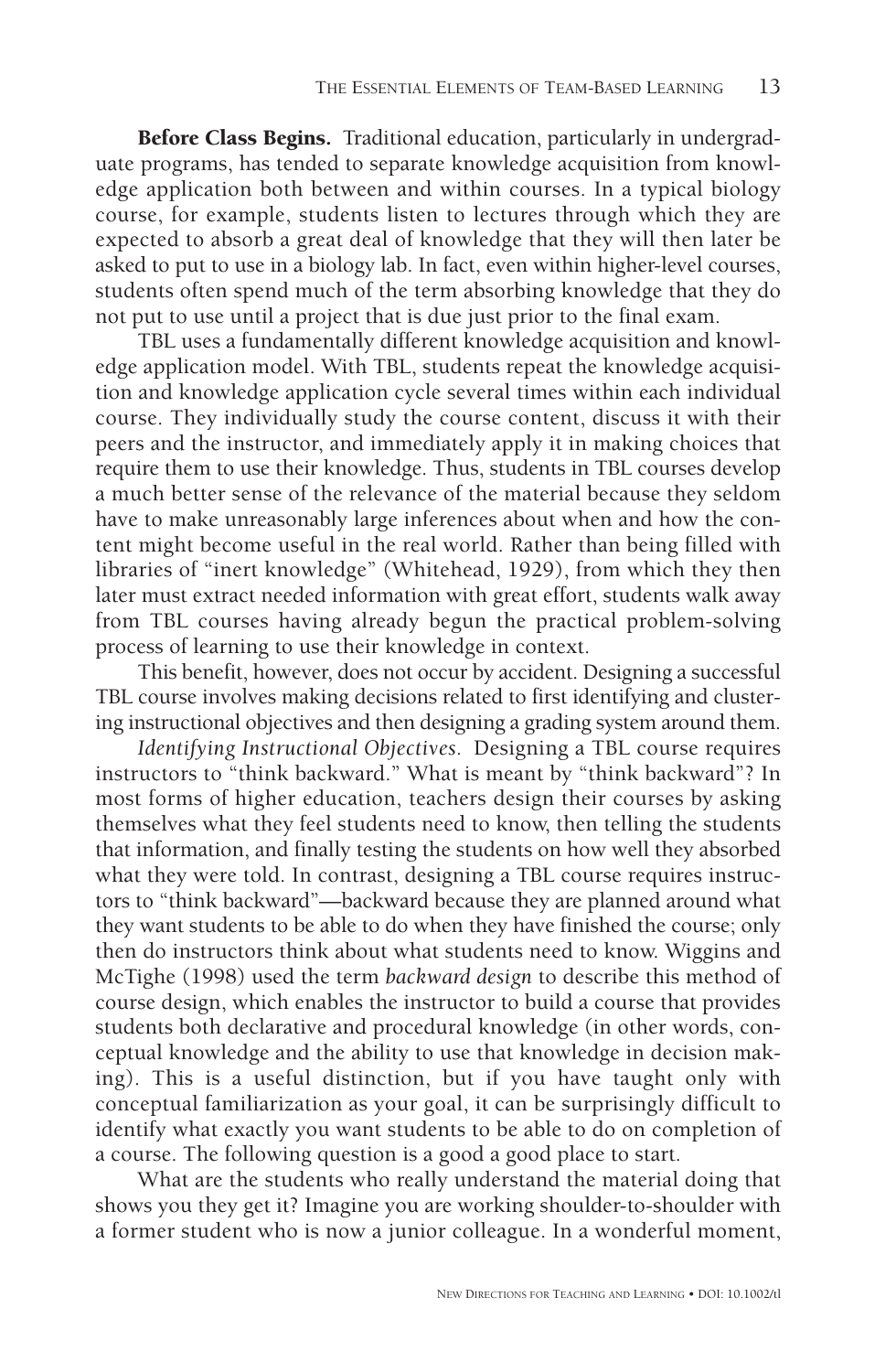you see that colleague do something that makes you think, "Hey! She really got from my class what I wanted her to get. There's the evidence right there!" When you are designing a course backward, the question you ask yourself is: "What specifically is that evidence? What could a former student be doing in a moment like that to make it obvious she really internalized what you were trying to teach her and is putting it to use in a meaningful way?"

For every course, there are several answers to this question, and these different answers correspond to the units of the redesigned version of the course. A given real-world moment will likely demand knowledge from one part of a course but not another, so for any given course, you should brainstorm about a half-dozen of these proud moments in which a former student is making it obvious that she really learned what you wanted her to. For now, do not think about the classroom; just imagine she is doing something in an actual organizational context. Also, do not be afraid to get too detailed as you visualize these moments. In fact, come up with as many details as you can about how this former student is doing what she is doing, what decisions she is making, in what sequence, under what conditions, and so on.

These detailed scenarios become useful in three ways. First, the actions taking place in the scenarios will help you organize your course into units. Second, the scenarios will enable you to use class time to build students' applied knowledge instead of inert knowledge. Third, the details of the scenario will help you design the criteria for the assessments on which you can base students' grades.

Once you have brainstormed the scenarios and the details that accompany them, you have identified your instructional objectives, which often involve making decisions that are based on insightful applications of the concepts from your course. Now you are ready to ask three more questions:

- *What will students need to know in order to be able to do those things?* Answers to this question will guide your selection of a textbook, the contents of your course packet, experiential exercises, and are likely to prompt you to provide supplementary materials of your own creation or simple reading guides to help students focus on what you consider most important in the readings or lab findings. In addition, the answers will be key in developing questions for the readiness assurance process.
- *While solving problems, what knowledge will students need to make decisions?* Answers to this question will help you import the use of course knowledge from your brainstormed real-world scenarios into the classroom. You may not be able to bring the actual organizational settings in which your scenarios occurred into the classroom, although computer simulations, video (including full-length feature films), and requiring students to learn by doing (see Miller, 1991, and Michaelsen and McCord, 2006) are coming much closer to approaching the real world. But you can provide enough relevant information about those settings to design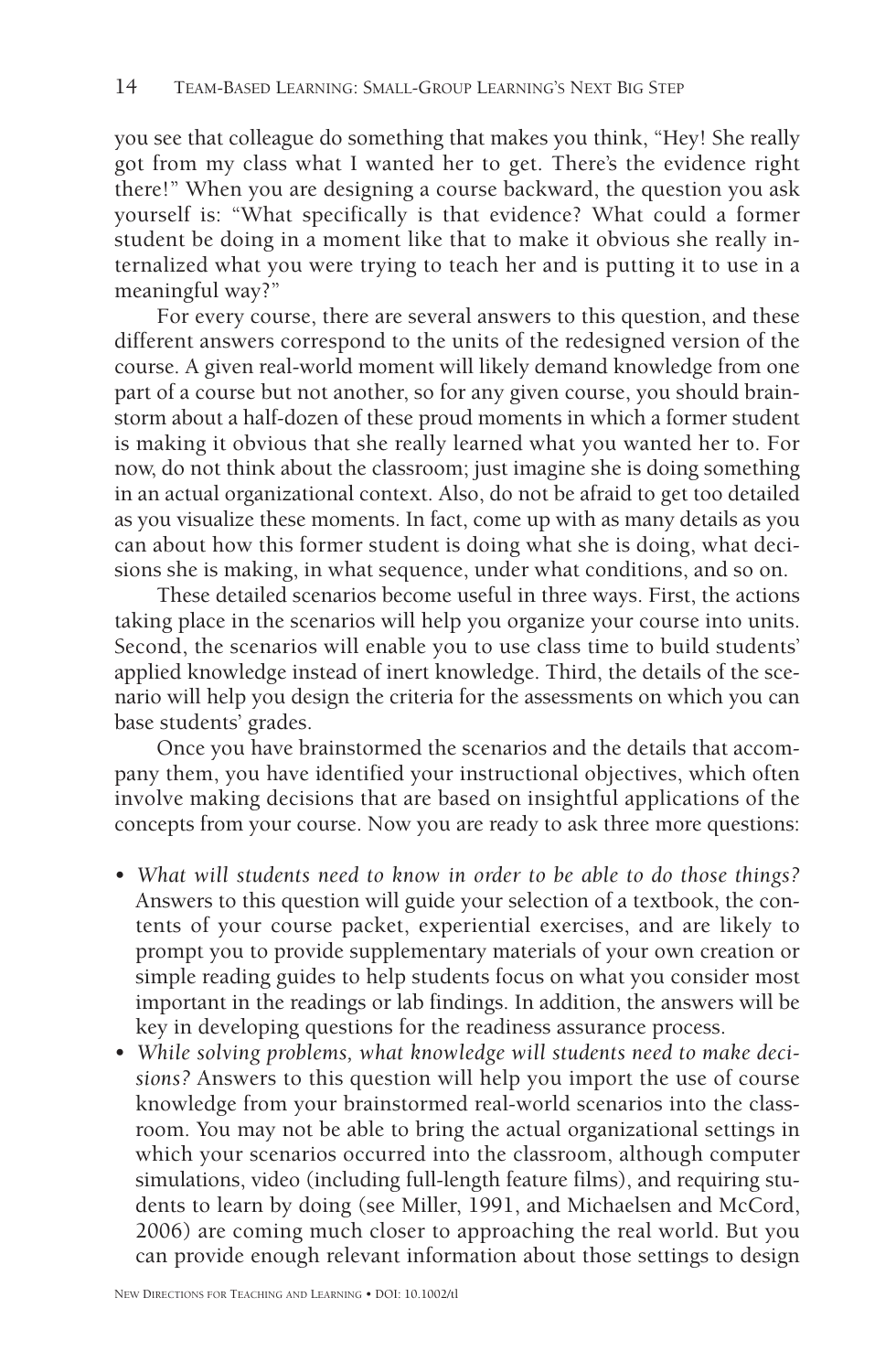activities that require students to face the same kinds of problems and make the same kinds of decisions they will make in clinical and laboratory settings.

• *What criteria separate a well-made decision from a poorly made decision using this knowledge?* Answers to this question will help you begin building the measures you will use to determine how well the students have learned the material and how well they can put it to use under specific conditions.

In summary, TBL leverages the power of action-based instructional objectives to not only expose students to course content but also give them practice using it. When you are determining an instructional objective, it is crucial to know how to assess the extent to which students have mastered that objective. Some teachers feel that designing assessments first removes something from the value of instruction—that it simply becomes teaching to the test. With TBL the view is that you should teach to the test as long as the test represents (as closely as possible) the real use to which students will ultimately apply the course material: what they are going to do with it, not just what they should know about it.

*Designing a Grading System.* The other step in redesigning the course is to ensure that the grading system is designed to reward the right things. An effective grading system for TBL must provide incentives for individual contributions and effective work by the teams, as well as address the equity concerns that naturally arise when group work is part of an individual's grade. The primary concern here is typically borne from past group work situations in which students were saddled with free-riding team members and have resented it ever since. Students worry that they will be forced to choose between getting a low grade or carrying their less able or less motivated peers. Instructors worry that they will have to choose between grading rigorously and grading fairly.

Fortunately, many of these concerns are alleviated by a grading system in which a significant proportion of the grade is based on individual performance, team performance, and each member's contributions to the success of the teams. As long as that standard is met, the primary remaining concern is that the relative weight of the factors is acceptable to both the instructor and the students.

The First Day of Class. Activities that occur during the first few hours of class are critical to the success of TBL. During that time, the teacher must accomplish four objectives: ensure that students understand why you (the instructor) have decided to use TBL and what that means about the way the class will be conducted, form the groups, alleviate students' concerns about the grading system, and set up mechanisms to encourage the development of positive group norms.

*Introducing Students to TBL.* Because the roles of instructor and students are so fundamentally different from traditional instructional practice, it is critical that students understand both the rationale for using TBL and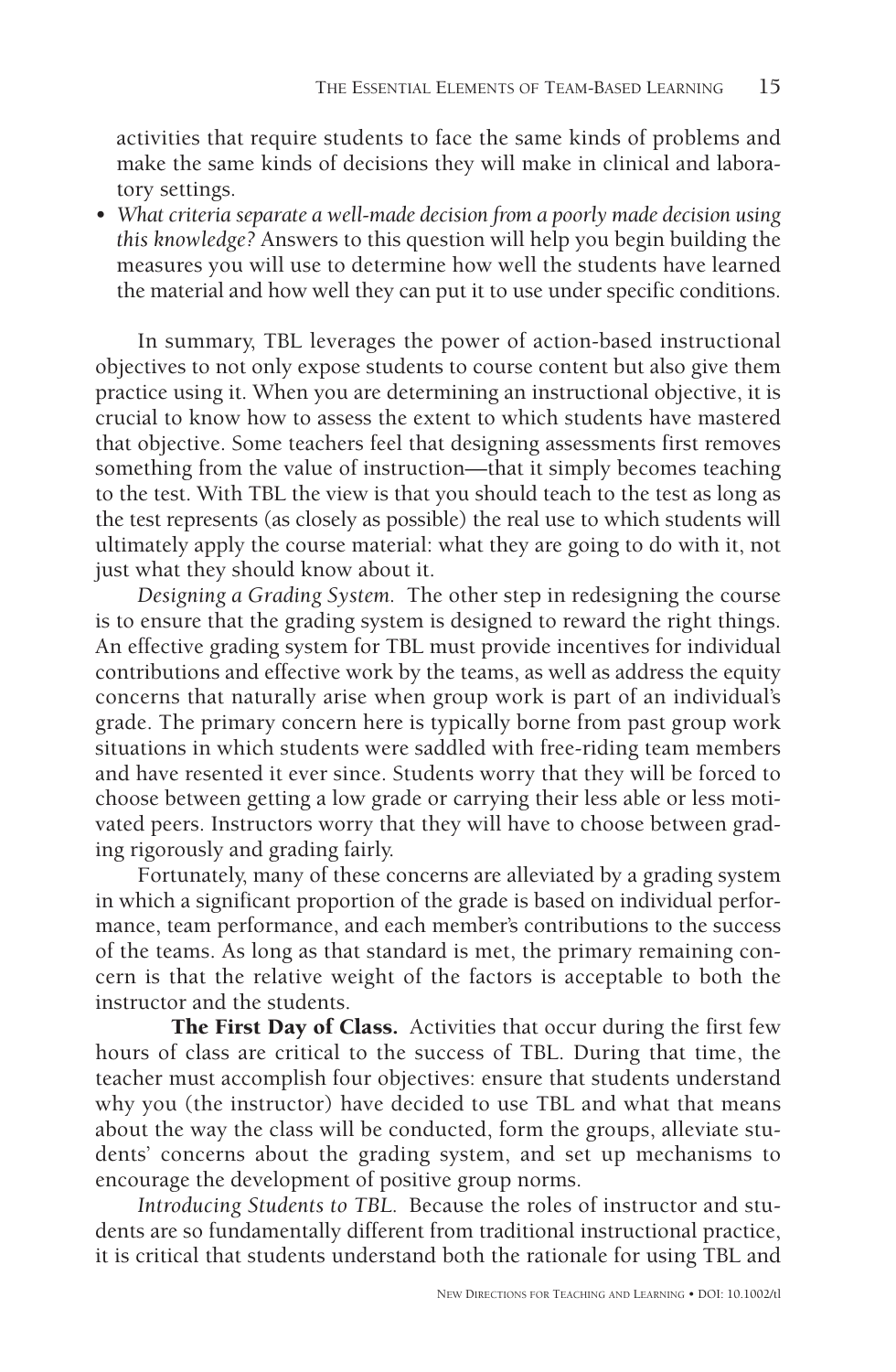what that means about the way the class will be conducted. Educating students about TBL requires at a minimum providing them with an overview of the basic features of TBL, how TBL affects the role of the instructor and their role as students, and why they are likely to benefit from their experience in the course. This information should be printed in the course syllabus, presented orally, and demonstrated by one or more activities.

In order to foster students' understanding of TBL, we recommend two activities. The first is to explain the basic features of TBL using overhead transparencies (or a PowerPoint presentation) and clearly spelling out how the learning objectives for the course will be accomplished through the use of TBL, compared to how the same objectives would be achieved using a lecture-discussion course format. The second activity is a demonstration of a readiness assurance process using the course syllabus, a short reading on TBL, or some potentially useful ideas, such as what helps and hinders team development or strategies for giving helpful feedback (see Michaelsen and Schultheiss, 1988) as the content material to be covered. (In a class period of less than an hour, this activity might occur on day 2.)

*Forming the Groups.* When forming groups, you must consider the course-relevant characteristics of the students and the potential for the emergence of subgroups. As a result, the starting point in the group formation process is to gather information about specific student characteristics that will make it easier or more difficult for a student to succeed in the class. For a particular course, characteristics that could make it easier for a student to succeed might include previous relevant course work or practical experience or access to perspectives from other cultures. Most commonly, characteristics making it more difficult for students to succeed are the absence of those that would make it easier, but might include such things as a lack of language fluency.

We recommend forming the groups in class in the presence of the students to eliminate student concerns about ulterior motives the instructor may have had in forming groups. (For a depiction of how to form groups quickly and effectively, see Michaelsen and Sweet, 2008, and for a more detailed explanation and video demonstration, go to www.teambasedlearning.org.)

*Alleviating Student Concerns About Grades.* The next step in getting started on the right foot with TBL is to address student concerns about the grading system. Fortunately, student anxiety based on previous experience with divided-up group assignments largely evaporates as students come to understand two of the essential features of TBL. One is that two elements of the grading system create a high level of individual accountability for preclass preparation, class attendance, and devoting time and energy to group assignments: counting individual scores on the readiness assurance tests and basing part of the grade on a peer evaluation. The other reassuring feature is that team assignments will be done in class and will be based on thinking, discussing, and deciding, so it is highly unlikely that one or two lessmotivated teammates members can put the entire group at risk.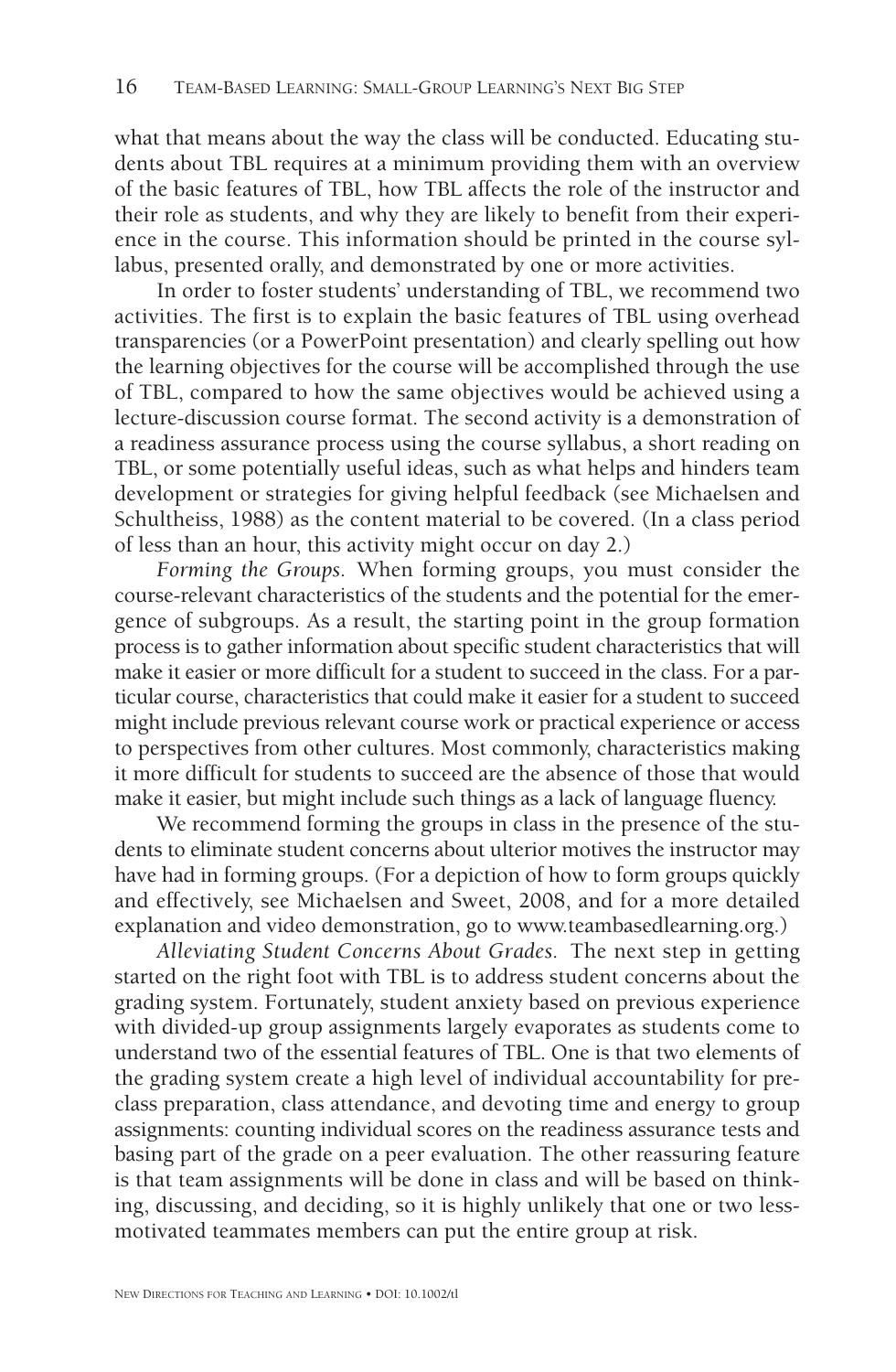Many instructors choose to alleviate student concerns about grades by directly involving students in customizing the grading system to the class. Students become involved by participating in setting grade weights (Michaelsen, Cragin, and Watson, 1981; Michaelsen, Knight, and Fink, 2004). Within limits set by the instructor, representatives of the newly formed teams negotiate with one another to reach a consensus (all of the representatives must agree) on a mutually acceptable set of weights for each of the grade components: individual performance, team performance, and each member's contributions to the success of the team. After an agreement has been reached regarding the grade weight for each component, the standard applies for all groups for the remainder of the course.

Each Major Unit of Instruction. Each unit of a TBL course begins with a readiness assurance process (RAP), which occurs at least five to seven times each term. The RAP provides the foundation for individual and team accountability and has five major components: (1) assigned readings, (2) individual tests, (3) team tests, (4) an appeals process, and (5) instructor feedback.

*Assigned Readings.* Prior to the beginning of each major instructional unit, students are given reading and other assignments that should contain information on the concepts and ideas that must be understood to be able to solve the problem set out for this unit. Students complete the assignments and come to the next class period prepared to take a test on the assigned materials.

*Individual Test.* The first in-class activity in each instructional unit is an individual readiness assurance test (iRAT) over the material contained in the preclass assignments. The tests typically consist of multiple-choice questions that enable the instructor to assess whether students have a sound understanding of the key concepts from the readings. As a result, the questions should focus on foundational concepts, not picky details, and be difficult enough to stimulate team discussion.

*Team Test.* When students have finished the iRAT, they turn in their answers (which are often scored during the team test) and immediately proceed to the third phase of the readiness assurance process, the tRAT. During this third phase, students retake the same test, but this time as a team, and the teams must reach agreement on the answers to each test question. They then immediately check the correctness of their decision using the intermediate feedback assessment technique (IF-AT), a self-scoring answer sheet (see Figure 1.2) that provides feedback on each team decision. With the IF-AT answer sheets, students scratch off the covering of one of four (or five) boxes in search of a mark indicating they have found the correct answer. If they find the mark on the first try, they receive full credit. If not, they continue scratching until they find the mark, but their score is reduced with each unsuccessful scratch. This allows teams to receive partial credit for proximate knowledge.

The answer sheets are an effective way to provide timely feedback on the team RATs (not the iRATs—otherwise members would know the answers before the team test and discussion would be pointless). Furthermore, using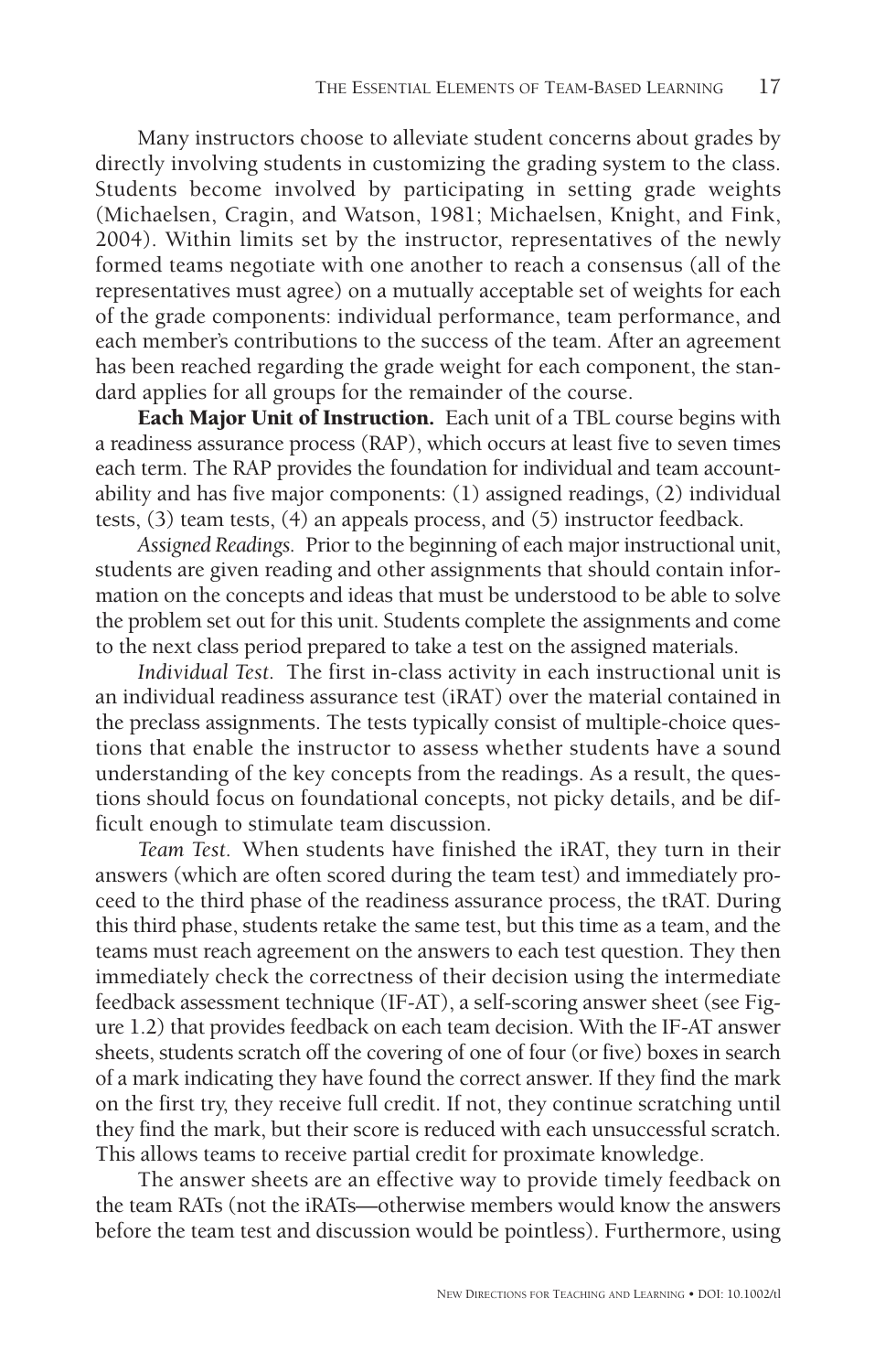

#### Figure 1.2. Immediate Feedback Assessment Technique

the answer sheets makes it possible to provide real-time content feedback to multiple teams without requiring them to maintain the same work pace.

Getting real-time feedback from the IF-AT provides two key benefits to the teams. First, it enables members to correct their misconceptions of the subject matter. Finding a star immediately after scratching the choice confirms the validity of it, and finding a blank box lets them know they have more work to do. Second, it promotes both the ability and the motivation for teams, with no input from the instructor, to learn how to work together effectively. In fact, those who have used the IF-ATs for their tRATs have learned that doing so virtually eliminates any possibility that one or two members might dominate team discussions. "Pushy" members are only one scratch away from embarrassing themselves, and quiet members are one scratch away from being validated as a valuable source of information and two scratches away from being told that they need to speak up.

The impact of the IF-AT on team development is immediate, powerful, and extremely positive. In our judgment, using the IF-ATs with the tRATs is the most effective tool available for promoting both concept understanding and cohesiveness in learning teams. Anyone who does not use them will miss a sure-fire way to implement TBL successfully.

*Appeals Process.* At this point in the readiness assurance process, students proceed to the fourth phase, which gives them the opportunity to refer to their assigned reading material and appeal any questions missed on the group test. That is, students are allowed to do a focused restudy of the assigned readings (this phase is "open book") to challenge the teacher about their responses on specific items on the team test or about confusion created by either the quality of the questions or inadequacies of the preclass readings.

Discussion among group members is usually very animated while the students work together to build a case to support their appeals. The students must produce compelling evidence to convince the teacher to award credit for the answers they missed. Teachers listening to students argue the fine details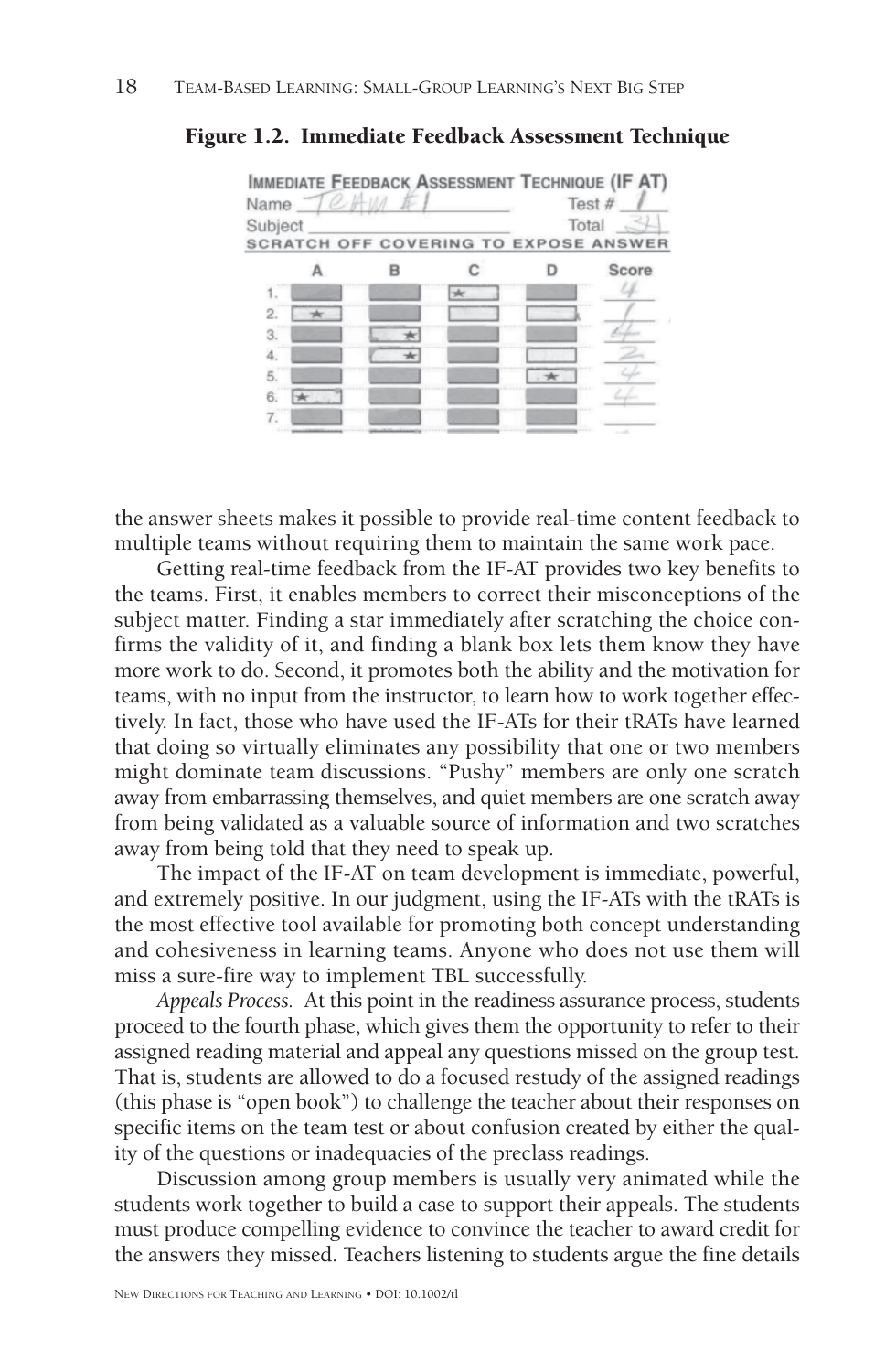of course material while writing team appeals report being convinced their students learn more from appealing answers they got wrong than from confirming the answers they got right. As an integral part of the readiness assurance process, this appeals exercise provides yet another review of the readings.

*Instructor Feedback.* The fifth and final part of the readiness assurance process is oral feedback from the instructor. This feedback comes immediately after the appeals process and allows the instructor to clear up any confusion students may have about any of the concepts presented in the readings. As a result, input from the instructor is typically limited to a brief, focused review of only the most challenging aspects of the preclass reading assignment.

*The Readiness Assurance Process in Summary.* This process allows instructors to minimize class time that often is used instead to cover material that students can learn on their own. Time is saved because the instructor's input occurs after students have individually studied the material, taken an individual test focused on key concepts from the reading assignment, retaken the same test as a member of a learning team, and completed a focused restudy of the most difficult concepts. A cursory review of team test results illuminates for instructors which concepts need additional attention so that they can correct students' misunderstandings. In contrast to the concerns many instructors express about "losing time to group work" and not being able to cover as much content, many others report being able to cover more with the readiness assurance process than they can through lectures (Knight, 2004). Leveraging the motivational power and instructional efficiency of the readiness assurance process leaves the class a great deal of class time to develop students' higher-level learning skills as they tackle multiple and challenging application-oriented assignments.

Beyond its instructional power, the readiness assurance process is the backbone of TBL because it promotes team development in four specific ways. First, starting early in the course (usually the first few class hours), students are exposed to immediate and unambiguous feedback on both individual and team performance. As a result, each member is explicitly accountable for his or her preclass preparation. Second, because team members work face-to-face, the impact of the interaction is immediate and personal. Third, students have a strong vested interest in the outcome of the group and are motivated to engage in a high level of interaction. Finally, cohesiveness continues to build during the final stage of the process when the instructor is presenting information. This is because unlike lectures, the content of the instructor's comments is determined by students' choices and actions during the readiness tests. Thus, the instructor's comments provide either positive reinforcement (they celebrate together) or corrective instruction (which, particularly in the presence of other groups, can be experienced as embarrassing and, in this way, provide an "external threat" that builds cohesiveness within a group). Although the impact of the readiness assurance process on student learning is limited primarily to ensuring that they have a solid exposure to the content, it also increases students' ability to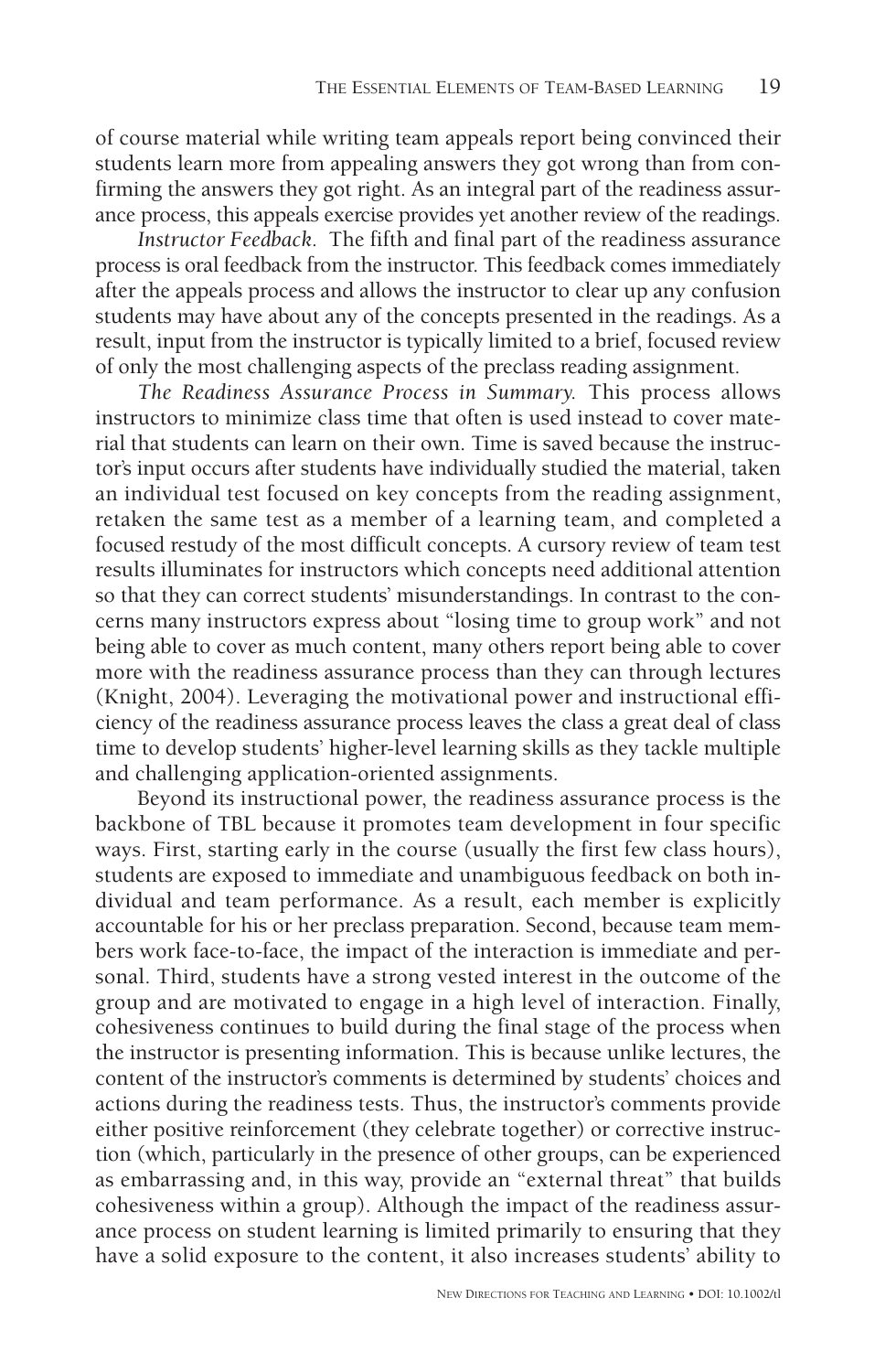solve difficult problems for two reasons. First, by encouraging preclass preparation and a lively discussion, the process builds the intellectual competence of team members. Second, because they have immediate performance feedback, the experience of working together during the group and in preparing appeals heightens their ability and willingness to provide highquality content feedback to one another. As a result, the readiness assurance process provides a practical way of ensuring that even in large classes, students are exposed to a high volume of immediate feedback that in some ways can actually be better than having a one-on-one relationship between student and instructor.

*Promoting Higher-Level Learning.* The final stage in the TBL instructional activity sequence for each unit of instruction is using one or more assignments that provide students with the opportunity to deepen their understanding by having groups use the concepts to solve a problem. These application assignments must foster both accountability and give-and-take discussion first within and then between groups. Designing these assignments is probably the most challenging aspect of implementing TBL.

The key to creating and implementing effective group assignments is following what TBL users fondly refer to as the 4 S's: (1) assignments should always be designed around a problem that is *significant to students,* (2) all of the students in the class should be working on the *same* problem, (3) students should be required to make a *specific* choice, and (4) groups should *simultaneously* report their choices (Figure 1.3). Furthermore, these procedures apply to all three stages in which students interface with course concepts—individual work prior to group discussions, discussions within groups, and whole-class discussion between groups. The 4 S's are explained in the following paragraphs.

#### Figure 1.3. Keys to Creating Effective Group Assignments



To obtain the maximum impact on learning, assignments at each stage should be characterized by 4 S's:

- Significant Individuals and groups should work on a problem, case, or question demonstrating concept's usefulness.
- Same problem Individuals and groups should work on the same problem. case, or question.
- Specific choice Individuals and groups should be required to use course concepts to make a specific choice.
- **Simultaneously report If possible, individuals and groups should report** their choices simultaneously.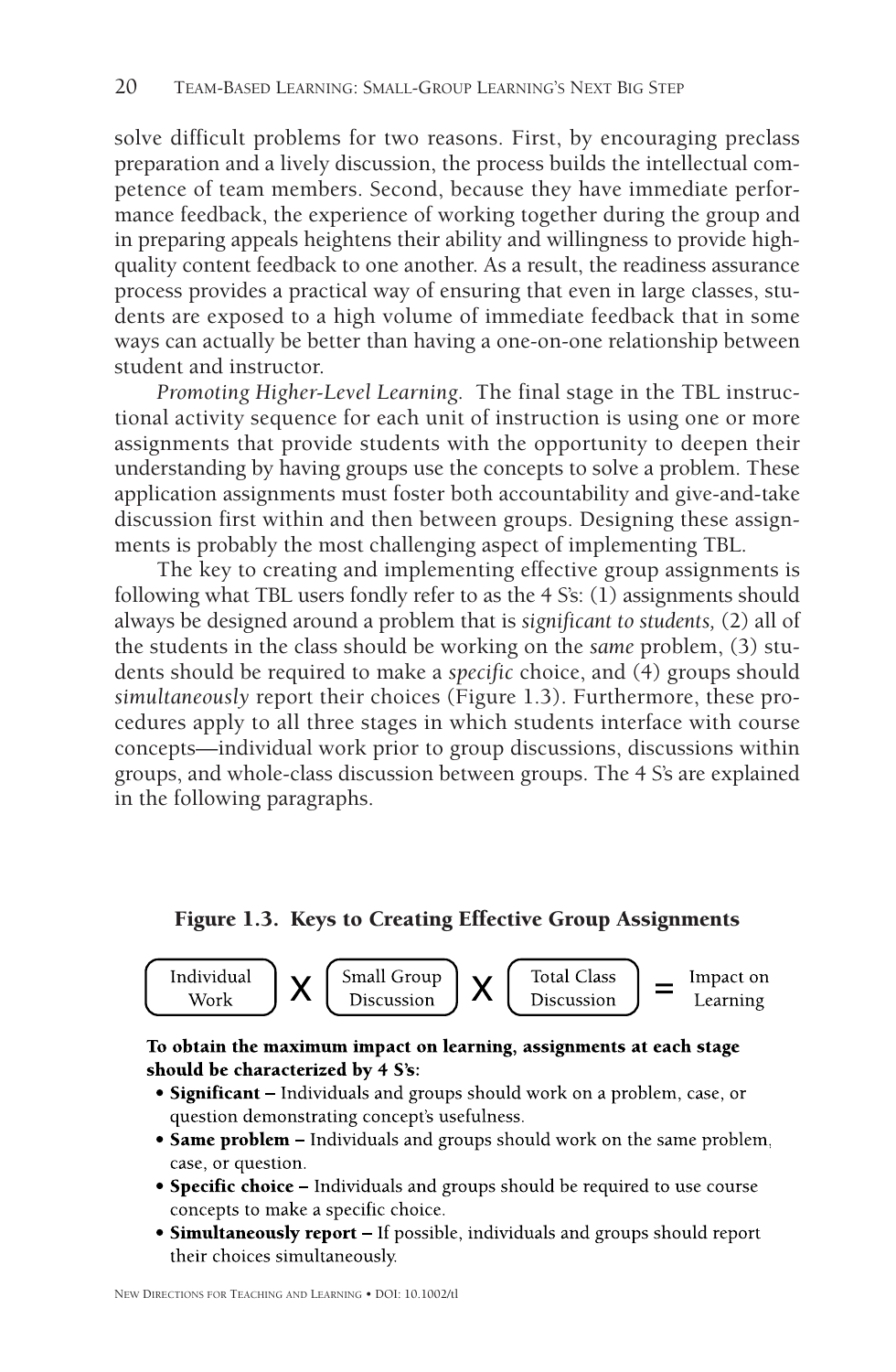- *Significant problem.* Effective assignments must capture students' interest. Unless assignments are built around what they see as a relevant issue, most students will view what they are being asked to do as busywork and will put forth the minimum effort required to get a satisfactory grade. The key to identifying what will be significant to students is using backward design. If you identify something you want students to be able to do and give them the chance to try, it is likely that your enthusiasm will carry over to your students in a way that rarely happens when you organize your teaching around what you think students should know.
- *Same problem.* Group assignments are effective only to the extent that they promote discussion both within and between groups. Assigning students to work on different problems practically eliminates meaningful discussions because students have little energy to engage in a comparison of apples and oranges, and students will not be exposed to feedback on the quality of their thinking as either individuals or teams. In order to facilitate a conceptually rich and energetic exchange, students must have a common frame of reference that is possible only when they are working on the same problem, that is, the same assignment or learning activity.
- *Specific choice.* Cognitive research shows that learning is greatly enhanced when students are required to engage in higher-level thinking (Mayer, 2002; Pintrich, 2002; Scandura, 1983). In order to challenge students to process information at higher levels of cognitive complexity, an educational adage (sometimes attributed to William Sparke) is that teaching consists of causing people to go into situations from which they cannot escape except by thinking.

In general, the best activity to accomplish this goal is to require students to make a specific choice. Think of the task of a courtroom jury: members are given complex information and asked to produce a simple decision: guilty or not guilty. As a result, nearly one hundred percent of their time and effort is spent digging into the details of their content. In the classroom, the best way to promote content-related discussion is to use assignments that require groups to use course concepts to make decisions on questions such as these:

- Which line on this tax form would pose the greatest financial risk due to an IRS audit? Why?
- Given a set of real data, which of the following advertising claims is least (or most) supportable? Why?
- What is the most dangerous aspect of this bridge design? Why?
- Given four short paragraphs, which is the best (or worst) example of an enthymeme? Why?

For a much more thorough discussion of assignments and a rationale as to why they work so well in promoting both student learning and team development, see Michaelsen, Knight, and Fink, 2004).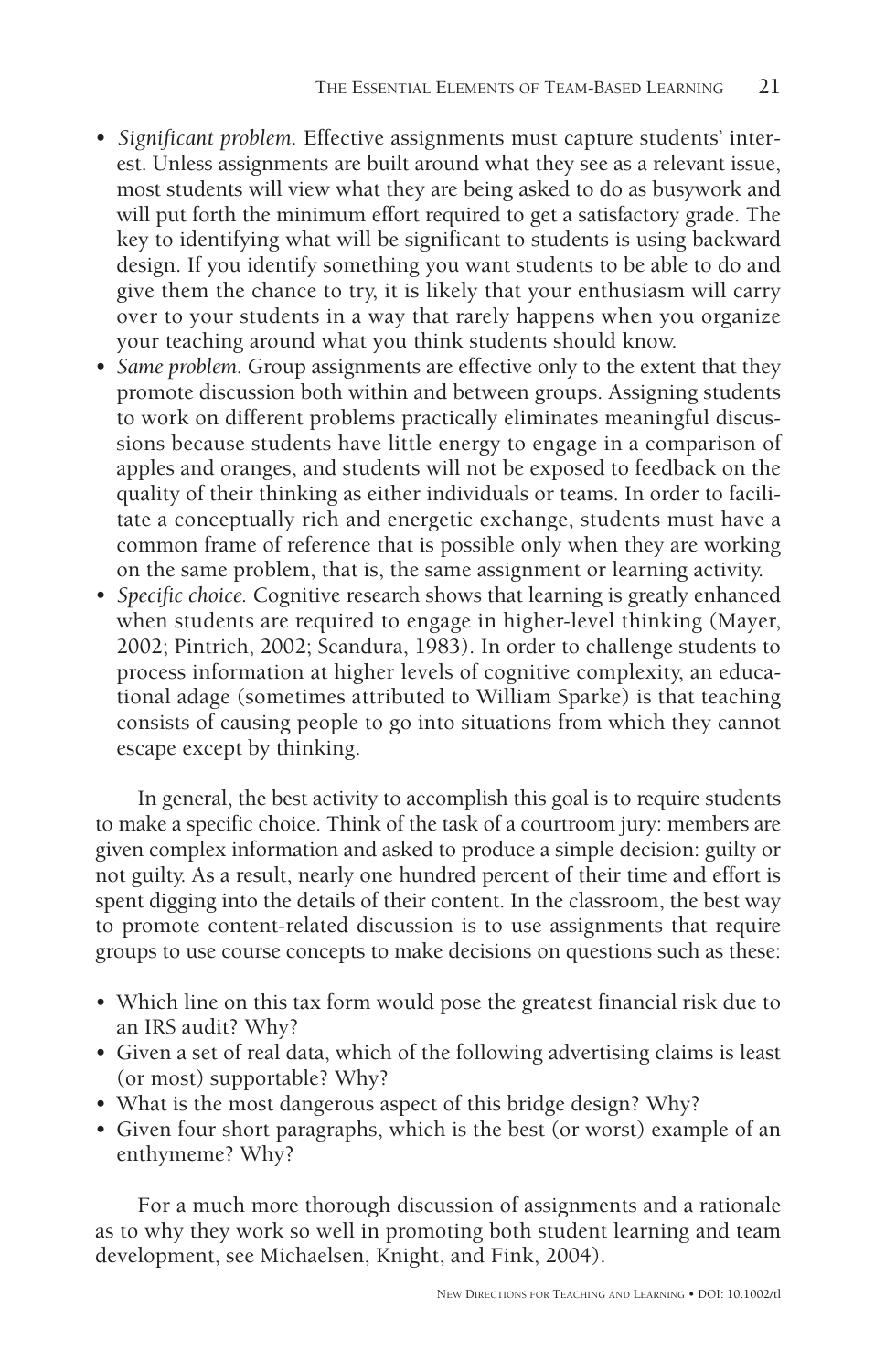• *Simultaneous reports.* Once groups have made their choices, they can share the result of their thinking with the rest of the class sequentially or simultaneously. The problem with sequential reporting is that the initial response often has a powerful impact on the subsequent discussion because laterreporting teams tend to change their answer in response to what seems to be an emerging majority view—even if that majority is wrong.

This phenomenon, which we call answer drift, limits both learning and team development for a variety of reasons. One is that it is most likely to occur when the problems being discussed have the greatest potential for producing a meaningful discussion. That is because the more difficult or ambiguous the problem is, the greater the likelihood is that the initial response would be incomplete or even incorrect, and subsequent groups would be unsure about the correctness of their answer. Another is that answer drift discourages give-and-take discussions because later responders deliberately downplay differences between their initial answer and the one that is being discussed. Finally, sequential reporting limits accountability because the only group that is truly accountable is the one that opens the discussion.

Requiring groups to simultaneously reveal their answers virtually eliminates the main problems that result from sequential reporting. Consider the question in a tax accounting course on an assignment requiring teams to choose a specific line on a tax form that would pose the greatest financial risk due to an IRS audit. One option would be for the instructor to signal the teams to simultaneously hold up a card with the line number corresponding to their choice (others simultaneous report options are discussed in Sweet, Wright, and Michaelsen, 2008). Requiring a simultaneous public commitment to a specific choice increases both learning and team development because each team is accountable for its choice and motivated to defend its position. Moreover, the more difficult the problem, the greater the potential is for disagreements that are likely to prompt give-and-take discussion, and the teams become more cohesive as they pull together in an attempt to defend their position.

Near the End of the Course. Although TBL provides students with multiple opportunities for learning along the way, instructors can solidify and extend student understanding of both course content and group process issues by reminding students to reflect on what the TBL experience has taught them about course concepts, the value of teams, the kinds of interaction that promote effective teamwork, themselves, and how certain aspects of the course have encouraged positive group norms.

*Reinforcing Content Learning.* One of the greatest benefits of using TBL is also a potential danger. Since so little class time is aimed at providing students with their initial exposure to course concepts, many fail to realize how much they have learned. In part, this seems to result from the fact that with TBL, the volume of their lecture notes is far less than in typical courses. As a result, some students are a bit uneasy—even if they are aware that the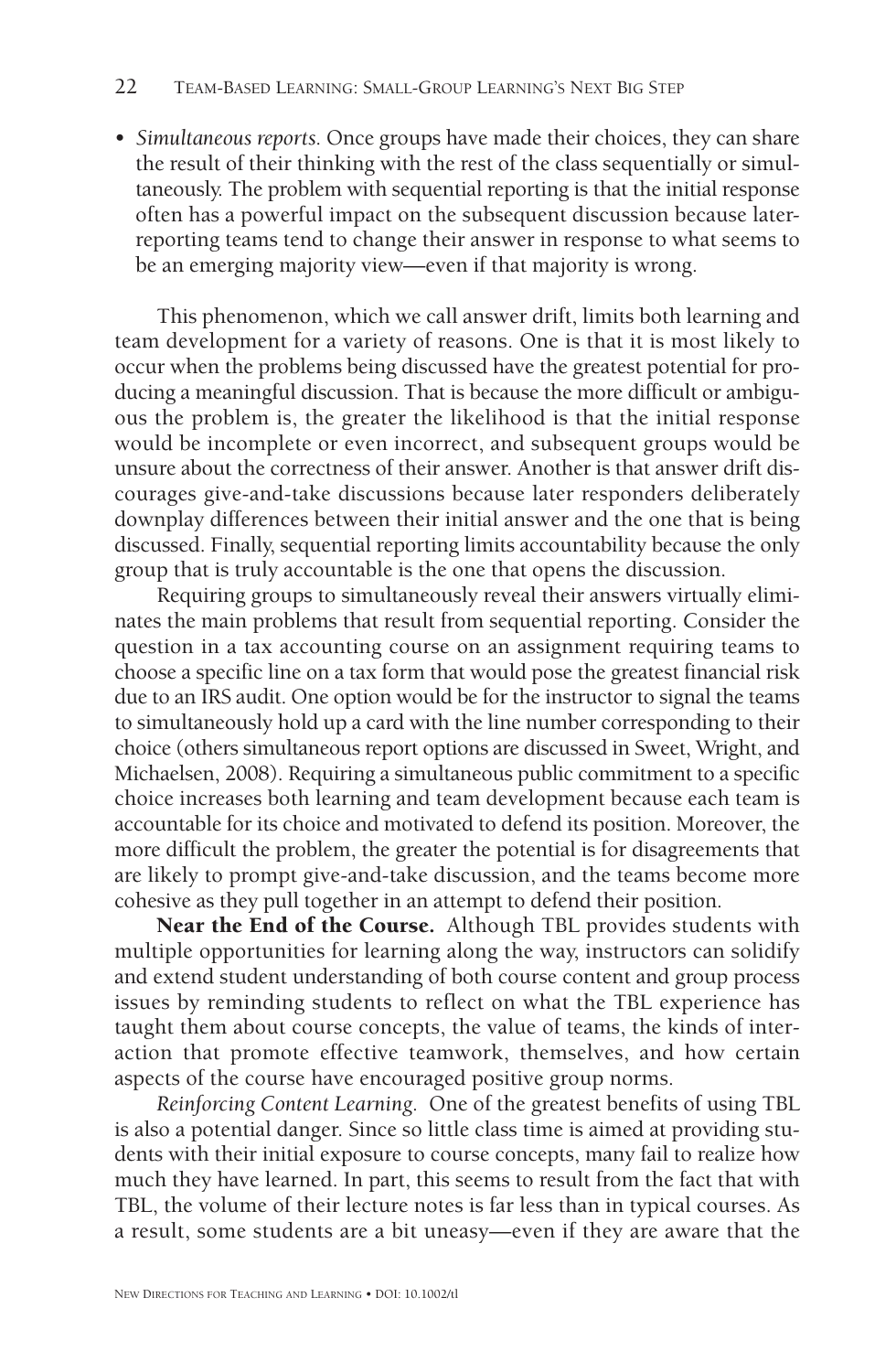scores from TBL sections on common midterm exams were significantly higher than scores from non-TBL sections. As a result, on an ongoing basis—and especially near the end of the course—instructors should make explicit connections between end-of-course exams and the RAT questions and application assignments. In addition, an effective way to reassure students is devoting a class period to a concept review. In its simplest form, this involves (1) giving students an extensive list of the key concepts from the course, (2) asking them to individually identify any concepts that they do not recognize, (3) compare their conclusions in the teams, and (4) review any concepts that teams identify as needing additional attention.

*Learning About the Value of Teams.* Concerns about better students being burdened by less motivated or less able peers are commonplace with other group-based instructional approaches. TBL, however, enables instructors to provide students with compelling empirical evidence of the value of teams for tackling difficult intellectual challenges. For example, in taking both individual and team tests, students generally have the impression that the teams are outperforming their own best member, but are seldom aware of either the magnitude or the pervasiveness of the effect. Near the end of each term, we create a transparency that shows cumulative scores from the tests for each team the low, average, and high member score; the team score; and the difference between the highest member score and the team score (see Michaelsen, Knight, and Fink, 2004). Most students are stunned when they see the pattern of scores for the entire class. In the past twenty years, over 99.9 percent of the nearly sixteen hundred teams in our classes have outperformed their own best member by an average of nearly 11 percent. In fact, in the majority of classes, the lowest team score in the class is higher than the single best individual score in the entire class (Michaelsen, Watson, and Black, 1989).

*Recognizing Effective Team Interaction.* Over time, teams get increasingly better at ferreting out and using members' intellectual resources in making decisions (Watson, Michaelsen, and Sharp, 1991). However, unless instructors use an activity that prompts members to explicitly think about group process issues, they are likely to miss an important teaching opportunity. This is because most students, although pleased about the results, generally fail to recognize the changes in members' behavior that have made the improvements possible.

We have used two approaches for increasing students' awareness of the relationship between group processes and group effectiveness. The aim of both approaches is to have students reflect on how and why members' interaction patterns have changed as their team became more cohesive. One approach is an assignment that requires students to individually reflect on how the interactions among team members have changed over time and formulate a list of members' actions that made a difference, share their lists with team members, and create a written analysis that summarizes the barriers to their team's effectiveness and what was done to overcome them. The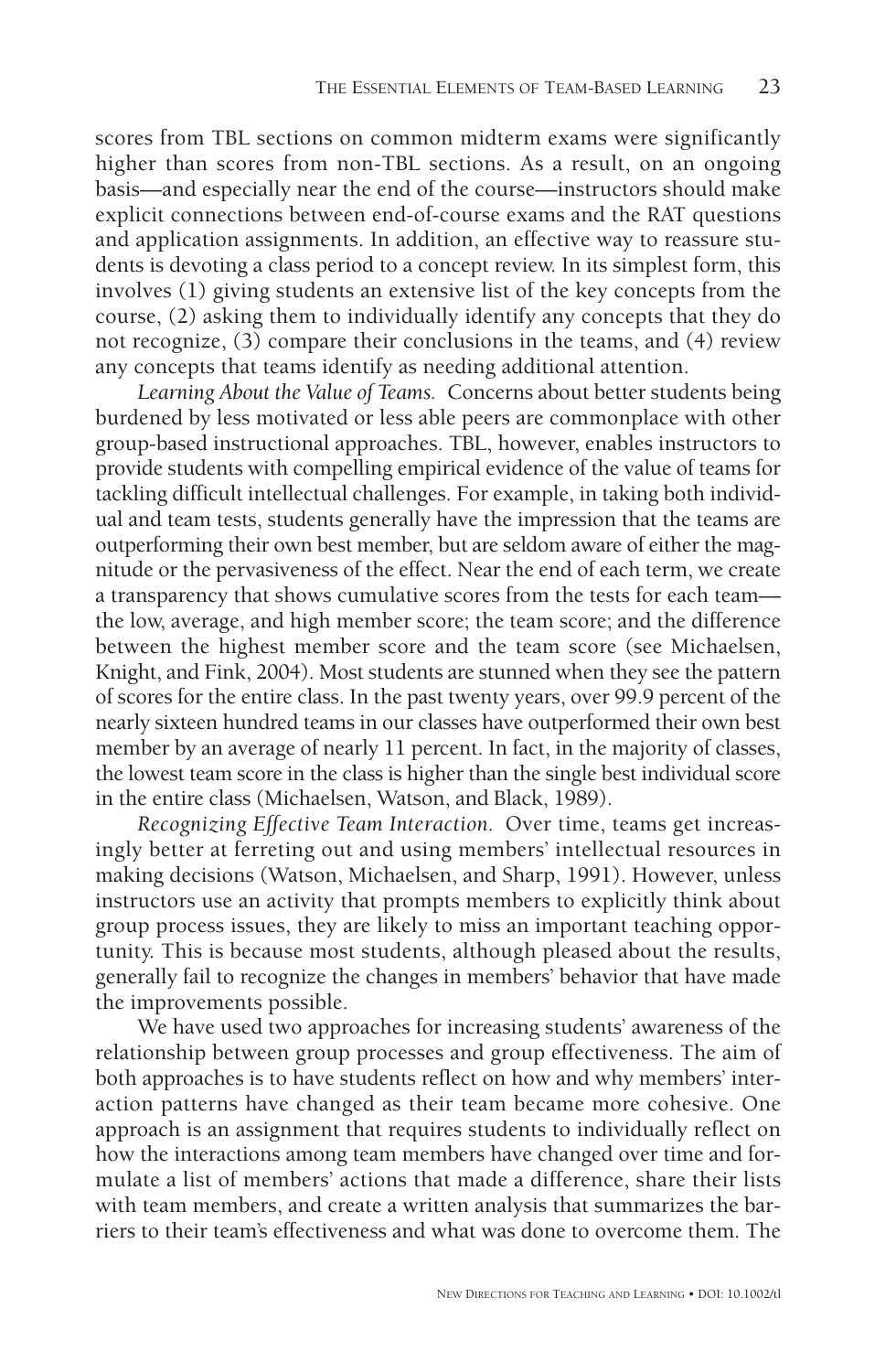other, and more effective, approach is the same assignment, but students prepare along the way by keeping an ongoing log of observations about how their team has functioned (see Hernandez, 2002).

*Learning About Themselves: The Critical Role of Peer Evaluations.* One of the most important contributions of TBL is that it creates conditions that can enable students to learn a great deal about the way they interact with others. In large measure, this occurs because of the extensive and intensive interaction within the teams. Over time, members get to know each other's strengths and weaknesses. This makes them better at teaching each other because they can make increasingly accurate assumptions about what a given teammate finds difficult and how best to explain it to that person. In addition, in the vast majority of teams, members develop such strong interpersonal relationships that they feel morally obligated to provide honest feedback to each other to an extent that rarely occurs in other group-based instructional approaches (see Chapter Two, this volume, for examples).

Encouraging the Development of Positive Team Norms. Learning teams will be successful only to the extent that individual members prepare for and attend class. We have learned, however, that when we provide students with ongoing feedback on attendance and individual test scores, the link between preclass preparation and class attendance team performance is so obvious that we can count on norms promoting preclass preparation and attendance pretty much developing on their own. One simple yet effective way to provide such feedback to students is the use of team folders. The folders should contain an ongoing record of each member's attendance, along with the individual and team scores on tests and other assignments (Michaelsen, Knight, and Fink, 2004). The act of recording the scores and attendance data in the team folders is particularly helpful because it ensures that every team member knows how every other team member is doing. Furthermore, promoting public awareness of the team scores fosters norms favoring individual preparation and regular attendance because doing so invariably focuses attention on the fact that there is always a positive relationship between individual preparation and attendance and team performance.

Benefits of Team-Based Learning. In part because of its versatility in dealing with the problems associated with the multiple teaching venues in higher education, TBL produces a wide variety of benefits for students, educational administrators, and individual faculty members who are engaged in the instruction process.

*Benefits for Students.* In addition to ensuring that students master the basic course content, TBL enables a number of outcomes that are virtually impossible in a lecture-based course format and rarely achieved with any other small group–based instructional approach. When TBL is well implemented, students can progress considerably beyond simply acquiring factual knowledge and achieve a depth of understanding that can come only through solving a series of problems that are too complex for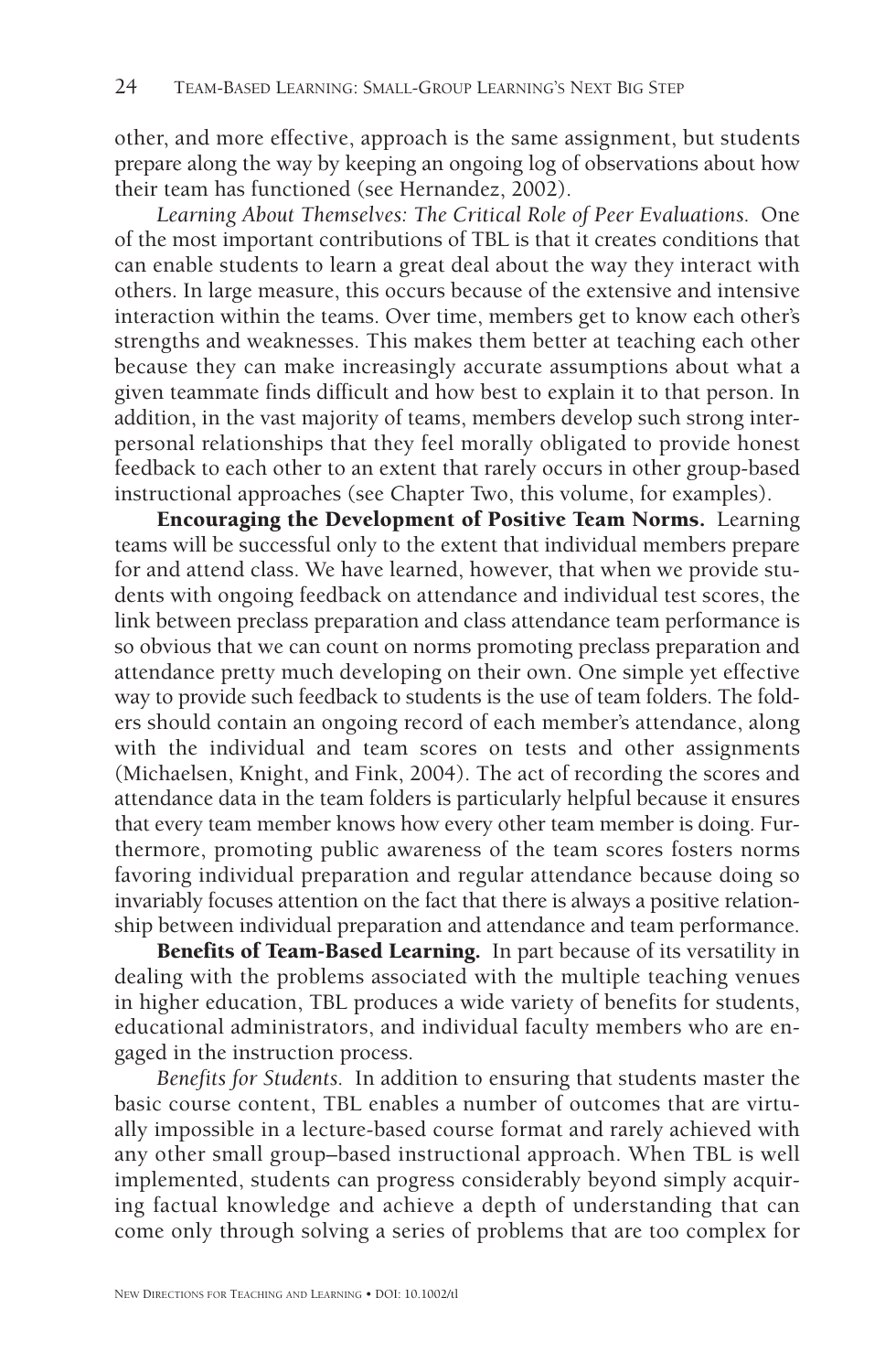even the best students to complete through their individual effort. In addition, virtually every student develops a deep and abiding appreciation of the value of teams for solving difficult and complex problems. They can gain profound insights into their strengths and weaknesses as learners and as team members.

Compared to a traditional curriculum, faculty members in a wide variety of contexts have observed that introducing TBL enables at-risk students to successfully complete and stay on track in their course work, probably because of the increased social support or peer tutoring.

*Benefits from an Administrative Perspective.* Many of the benefits for administrators are related to the social impact of the fact that the vast majority of groups develop into effective learning teams. When team-based learning is well implemented:

- Almost without exception, groups develop into effective self-managed learning teams. As a result, faculty and other professional staff time used for training facilitators and involved in team facilitation is minimal.
- TBL is cost-effective since it can be successfully employed in large classes and across academic programs.
- The kinds of assignments characteristic of TBL reduce the potential for interpersonal hostilities within teams to develop to a point where administrators must deal with the personal, political, and possibly even legal aftermath.

*Benefits for Faculty.* There is tremendous benefit to faculty who use TBL. Because of the student apathy that seems to be an increasingly common response to traditional lecture-based instruction, even the most dedicated faculty tend to burn out. By contrast, TBL prompts most students to engage in the learning process with a level of energy and enthusiasm that transforms classrooms into places of excitement that are rewarding for both them and the instructor. When team-based learning is well implemented:

- Instructors seldom have to worry about students not being in class or failing to prepare for the work that he or she has planned.
- When students are truly prepared for class, interacting with them is much more like working with colleagues than with the empty vessels who tend to show up in lecture–based courses.
- Because instructors spend much more time listening and observing than making formal presentations, they develop many more personally rewarding relationships with their students.

When the instructor adopts the view that the education process is about learning, not about teaching, instructors and students tend to become true partners in the education process.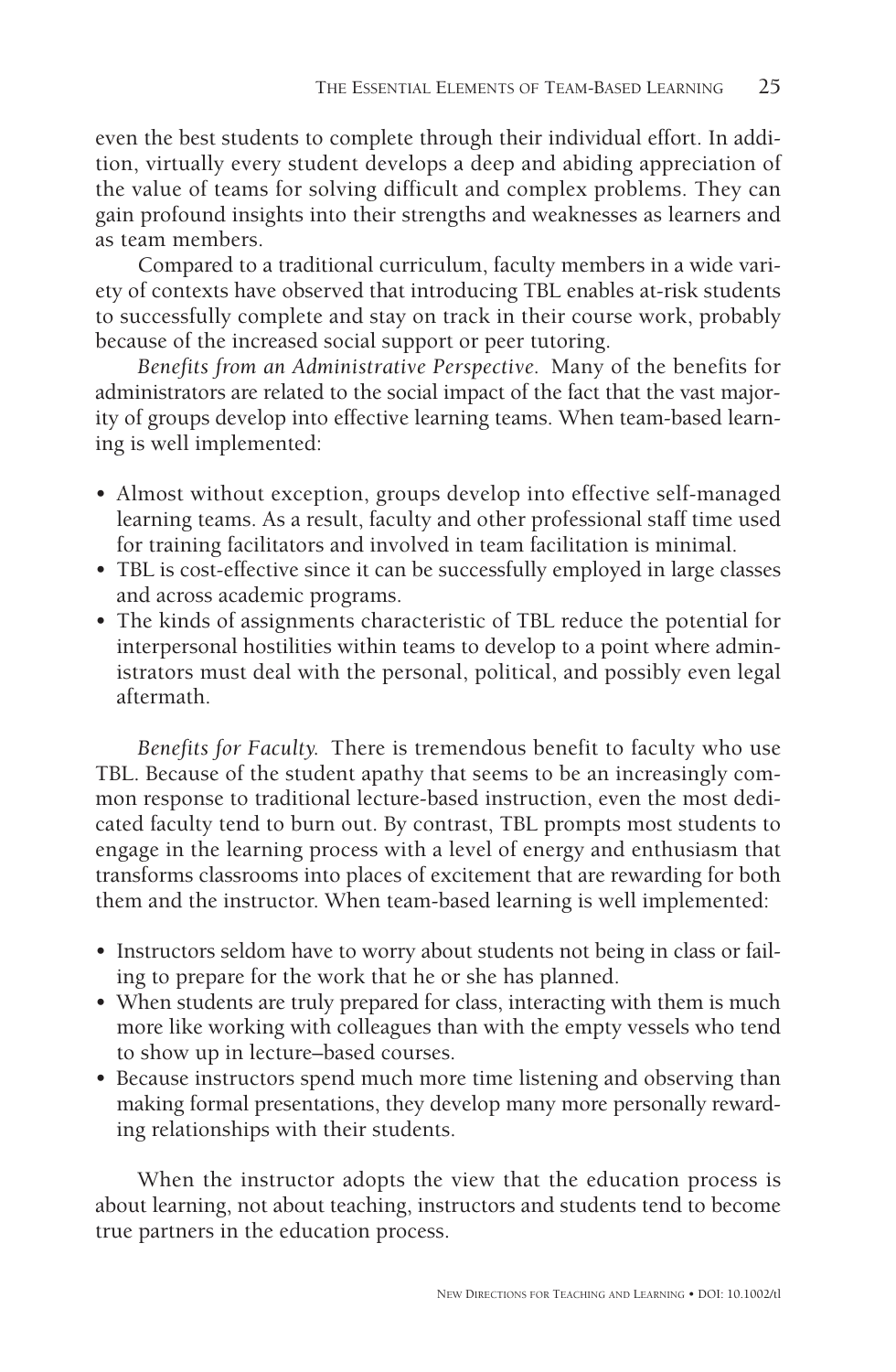#### References

- Birmingham, C., and McCord, M. "Group Process Research: Implications for Using Learning Groups." In L. K. Michaelsen, A. B. Knight, and L. D. Fink (eds.), *Team-Based Learning: A Transformative Use of Small Groups in College Teaching*. Sterling, Va.: Stylus, 2004.
- Brobeck, F. C., and others. "The Dissemination of Critical, Unshared Information in Decision-Making Groups: The Effects of Pre-Discussion Dissent." *European Journal of Social Psychology,* 2002, *32,* 35–56.
- Bruning, R. H., Schraw, G. J., and Ronning, R. R. *Cognitive Psychology and Instruction.* (2nd ed.) Upper Saddle River, N.J.: Prentice Hall, 1994.
- Chan, C., Burtis, J., and Bereiter, C. "Knowledge Building as a Mediator of Conflict in Conceptual Change." *Cognition and Instruction,* 1997, *15*(1), 1–40.
- Fiechtner, S. B., and Davis, E. A. "Why Some Groups Fail: A Survey of Students' Experiences with Learning Groups." *Organizational Behavior Teaching Review,* 1985, *9*(4), 58–71.
- Hattie, J., and Timperley, H. "The Power of Feedback." *Review of Educational Research,* 2007, *77*(1), 81–112.
- Hernandez, S. A. "Team-Based Learning in a Marketing Principles Course: Cooperative Structures That Facilitate Active Learning and Higher Level Thinking." *Journal of Marketing Education,* 2002, *24*(1), 45–75.
- Johnson, D. W., Johnson, R. T., and Smith, K. "The State of Cooperative Learning in Postsecondary and Professional Settings." *Educational Psychology Review,* 2007, *19*(1), 15–29.
- Knight, A. B. "Team-Based Learning: A Strategy for Transforming the Quality of Teaching and Learning." In Michaelsen, L. K., Knight, A. B., and Fink, L. D. (eds.), *Team-Based Learning: A Transformative Use of Small Groups in College Teaching*. Sterling, Va.: Stylus, 2004.
- Kulik, J. A., and Kulik, C. C. "Timing of Feedback and Verbal Learning." *Review of Educational Research,* 1988, *58*(1), 79–97.
- Lerner, J. S., and Tetlock, P. E. "Accounting for the Effects of Accountability." *Psychological Bulletin,* 1999, *125*(2), 255–275.
- Mayer, R. E. "Rote Versus Meaningful Learning." *Theory into Practice,* 2002, *41*(4), 226–232.
- McGrath, J. E. "Time, Interaction, and Performance (TIP): A Theory of Groups." *Small Group Research,* 1991, *22*(2), 147–174.
- Michaelsen, L. K., and Black, R. H. "Building Learning Teams: The Key to Harnessing the Power of Small Groups in Higher Education." In S. Kadel and J. Keehner (eds.), *Collaborative Learning: A Sourcebook for Higher Education.* State College, Pa.: National Center for Teaching, Learning and Assessment, 1994.
- Michaelsen, L. K., Cragin, J. P., and Watson, W. E. "Grading and Anxiety: A Strategy for Coping." *Exchange: The Organizational Behavior Teaching Journal,* 1981, *6*(1), 8–14.
- Michaelsen, L. K., Knight, A. B., and Fink, L. D. *Team-Based Learning: A Transformative Use of Small Groups in College Teaching.* Sterling, Va.: Stylus, 2004.
- Michaelsen, L. K., and McCord, M. "Teaching Business by Doing Business: An Interdisciplinary Faculty-Friendly Approach." In D. Robertson and L. Nilson (eds.), *To Improve the Academy: Resources for Faculty, Instructional and Organizational Development.* Stillwater, Okla.: New Forums Press, 2006.
- Michaelsen, L. K., and Schultheiss, E. E. "Making Feedback Helpful." *Organizational Behavior Teaching Review,* 1988, *13*(1), 109–113.
- Michaelsen, L. K., Watson, W. E., and Black, R. H. "A Realistic Test of Individual Versus Group Consensus Decision Making." *Journal of Applied Psychology,* 1989, *74*(5), 834–839.